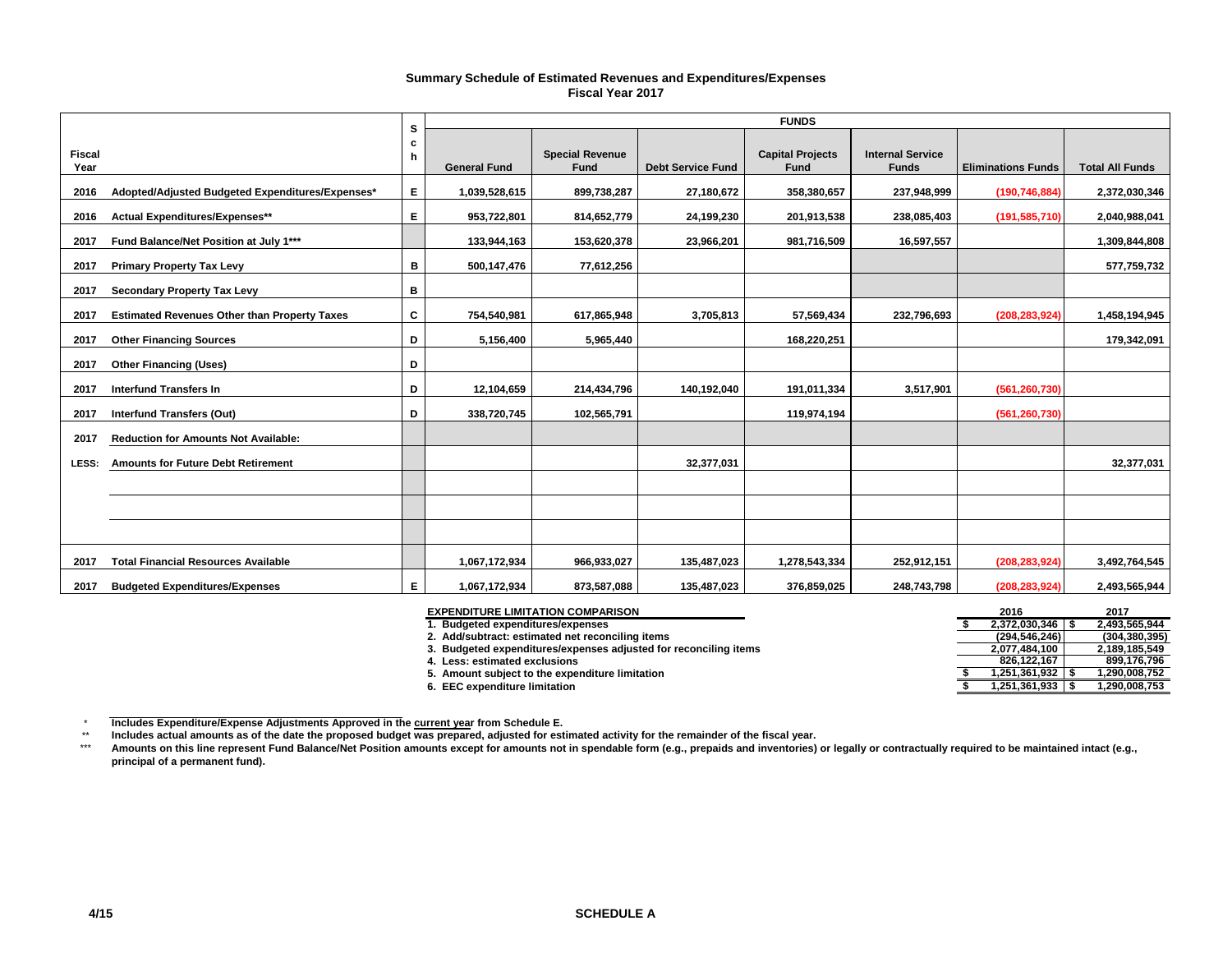# **MARICOPA COUNTY Fiscal Year 2017 Summary of Tax Levy and Tax Rate Information**

|                                                                                                                                                                                         |          | 2016                                  |          | 2017                                  |
|-----------------------------------------------------------------------------------------------------------------------------------------------------------------------------------------|----------|---------------------------------------|----------|---------------------------------------|
| 1. Maximum allowable primary property tax levy.<br>A.R.S. §42-17051(A)                                                                                                                  | \$       | 628,350,369                           | \$       | 655,823,089                           |
| 2. Amount received from primary property taxation in<br>the current year in excess of the sum of that<br>year's maximum allowable primary property tax<br>levy. A.R.S. §42-17102(A)(18) | \$       |                                       |          |                                       |
| 3. Property tax levy amounts                                                                                                                                                            |          |                                       |          |                                       |
| A. Primary property taxes                                                                                                                                                               | \$       | 471,193,529                           | \$       | 506,222,142                           |
| B. Secondary property taxes<br>General Fund - Override election<br><b>Flood Control District</b><br><b>Library District</b>                                                             | \$       | 49,512,136<br>19,250,761              | \$       | 58,463,580<br>20,091,335              |
| Total secondary property taxes                                                                                                                                                          | \$       | 68,762,897                            | \$       | 78,554,915                            |
| C. Total property tax levy amounts                                                                                                                                                      | \$       | 539,956,426                           | \$       | 584,777,057                           |
| 4. Property taxes collected*                                                                                                                                                            |          |                                       |          |                                       |
| A. Primary property taxes                                                                                                                                                               |          |                                       |          |                                       |
| (1) Current year's levy                                                                                                                                                                 | \$       | 457,057,723                           | \$       | 491,035,478                           |
| (2) Prior years' levies                                                                                                                                                                 |          | 8,481,484                             |          | 9,111,998                             |
| (3) Total primary property taxes                                                                                                                                                        | \$       | 465,539,207                           | \$       | 500,147,476                           |
| B. Secondary property taxes<br>(1) Current year's levy<br>(2) Prior years' levies<br>(3) Total secondary property taxes                                                                 | \$<br>\$ | 66,700,010<br>1,237,732<br>67,937,742 | \$<br>\$ | 76,198,268<br>1,413,988<br>77,612,256 |
| C. Total property taxes collected **                                                                                                                                                    | \$       | 533,476,949                           | \$       | 577,759,732                           |
| 5. Property tax rates                                                                                                                                                                   |          |                                       |          |                                       |
| A. County tax rate<br>(1) Primary property tax rate<br>(2) Secondary property tax rate<br>General Fund - Override election                                                              |          | 1.3609                                |          | 1.4009                                |
| (3) Total county tax rate                                                                                                                                                               |          | 1.3609                                |          | 1.4009                                |
| B. Special assessment district tax rates<br>Secondary property tax rates                                                                                                                |          |                                       |          |                                       |
| <b>Flood Control District</b>                                                                                                                                                           |          | 0.1592<br>0.0556                      |          | 0.1792<br>0.0556                      |
| <b>Library District</b>                                                                                                                                                                 |          |                                       |          |                                       |

\* Includes actual property taxes collected as of the date the proposed budget was prepared, plus estimated property tax collections for the remainder of the fiscal year.

\*\* Represents budgeted Property Tax Revenue. Property tax revenue is budgeted in FY 2017 based on prior years' collection trends, rather than on the actual levy amount. Each year, approximately 3.0% of levied taxes go unpaid. While a portion (approximately 2.0%) are paid in the following tax year, approximately 1.0% are never paid, or are not levied due to resolutions which actually reduce assessed value amounts. Levy for General Fund is \$506,222,142; for Flood Control District is \$58,463,580 and for Library District is \$20,091,335.

# **4/08 SCHEDULE B**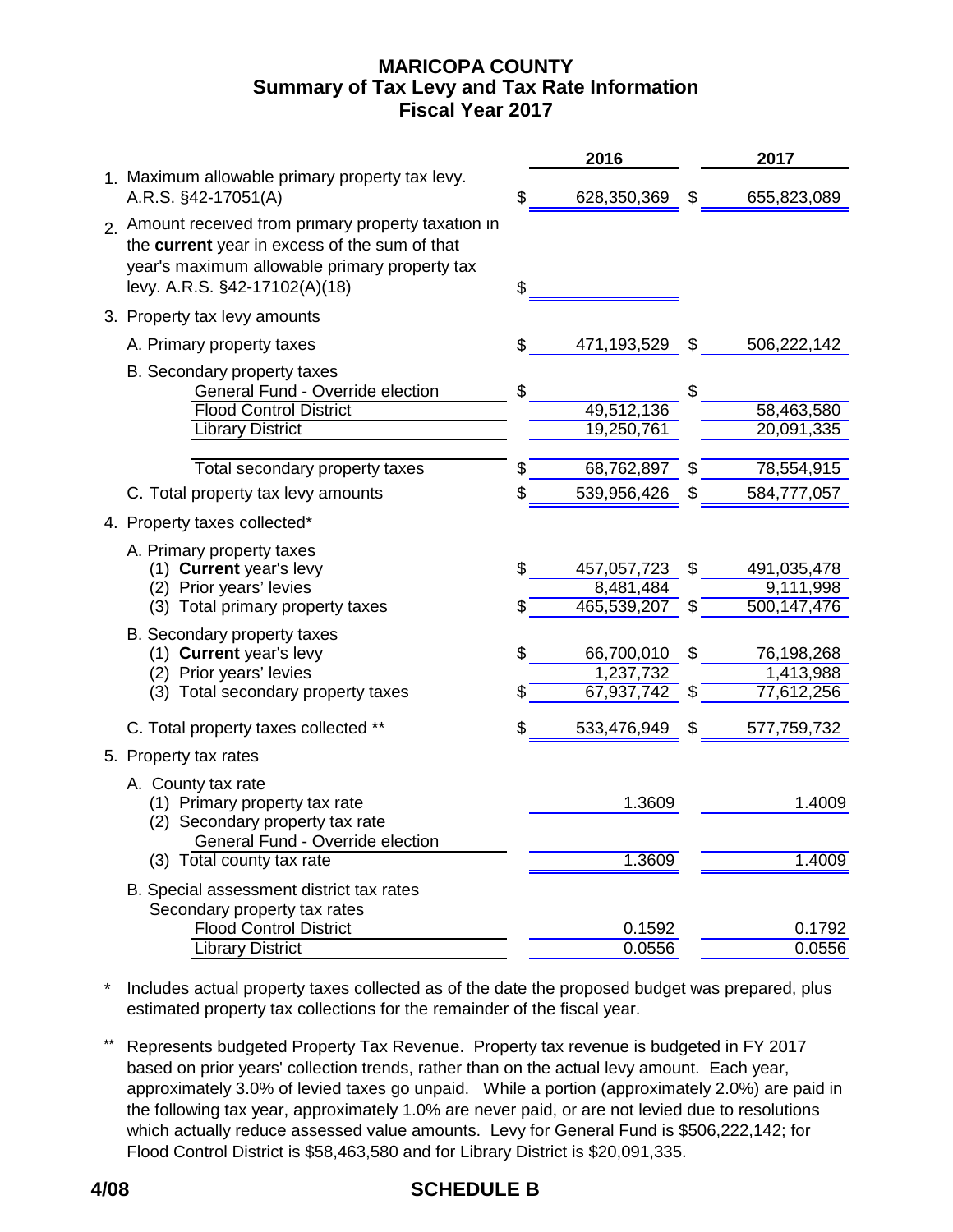## **MARICOPA COUNTY Fiscal Year 2017 Summary by Fund Type of Revenues Other Than Property Taxes**

|                                                                                                                                                                                                | <b>ESTIMATED</b><br><b>REVENUES **</b> |    | <b>ACTUAL</b><br><b>REVENUES*</b> |                         | <b>ESTIMATED</b><br><b>REVENUES</b> |
|------------------------------------------------------------------------------------------------------------------------------------------------------------------------------------------------|----------------------------------------|----|-----------------------------------|-------------------------|-------------------------------------|
| <b>SOURCE OF REVENUES</b>                                                                                                                                                                      | 2016                                   |    | 2016                              |                         | 2017                                |
| <b>GENERAL FUND</b>                                                                                                                                                                            |                                        |    |                                   |                         |                                     |
| <b>Taxes</b>                                                                                                                                                                                   |                                        |    |                                   |                         |                                     |
| TAX PENALTIES & INTEREST                                                                                                                                                                       | \$<br>11,087,186                       | \$ | 11,084,407                        | \$                      | 7,519,586                           |
| PAYMENTS IN LIEU OF TAXES                                                                                                                                                                      | 13,686,679                             |    | 14,234,759                        |                         | 13,659,917                          |
| STATE SHARED SALES TAX                                                                                                                                                                         | 492,019,045                            |    | 499,440,776                       |                         | 516,863,039                         |
| STATE SHARED VEHICLE LICENSE                                                                                                                                                                   | 138,282,676                            |    | 144,654,495                       |                         | 149,955,458                         |
| <b>Licenses and permits</b>                                                                                                                                                                    |                                        |    |                                   |                         |                                     |
| <b>LICENSES AND PERMITS</b>                                                                                                                                                                    | 2,311,877                              |    | 1,993,721                         |                         | 2,329,936                           |
| Intergovernmental                                                                                                                                                                              |                                        |    |                                   |                         |                                     |
| <b>GRANTS</b>                                                                                                                                                                                  | 6,333                                  |    | 6,215                             |                         |                                     |
| OTHER INTERGOVERNMENTAL                                                                                                                                                                        | 5,111,309                              |    | 10,796,567                        |                         | 4,306,822                           |
| <b>Charges for services</b>                                                                                                                                                                    |                                        |    |                                   |                         |                                     |
| <b>INTERGOV CHARGES FOR SERVICES</b>                                                                                                                                                           | 17,888,754                             |    | 18,608,705                        |                         | 18,521,967                          |
| OTHER CHARGES FOR SERVICES                                                                                                                                                                     | 24,559,638                             |    | 27,103,191                        |                         | 26,101,214                          |
| PATIENT SERVICES REVENUE                                                                                                                                                                       | 6,988                                  |    | 7,271                             |                         | 6,988                               |
| <b>Fines and forfeits</b>                                                                                                                                                                      |                                        |    |                                   |                         |                                     |
| <b>FINES &amp; FORFEITS</b>                                                                                                                                                                    | 9,802,082                              |    | 10,478,212                        |                         | 10,372,054                          |
| <b>Investments</b>                                                                                                                                                                             |                                        |    |                                   |                         |                                     |
| <b>INTEREST EARNINGS</b>                                                                                                                                                                       | 2,800,000                              |    | 3,087,867                         |                         | 2,400,000                           |
| <b>Miscellaneous</b>                                                                                                                                                                           |                                        |    |                                   |                         |                                     |
| MISCELLANEOUS REVENUE                                                                                                                                                                          | 2,782,614                              |    | 3,512,798                         |                         | 2,504,000                           |
| Total General Fund \$                                                                                                                                                                          | 720,345,181                            | S  | 745,008,984                       | $\sqrt[6]{\frac{1}{2}}$ | 754,540,981                         |
| Includes actual revenues recognized on the modified accrual or accrual basis as of the date the proposed budget was<br>prepared, plus estimated revenues for the remainder of the fiscal year. |                                        |    |                                   |                         |                                     |
| <b>SPECIAL REVENUE FUNDS</b>                                                                                                                                                                   |                                        |    |                                   |                         |                                     |
| <b>Road Fund</b>                                                                                                                                                                               |                                        |    |                                   |                         |                                     |
| <b>TRANSPORTATION OPERATIONS</b>                                                                                                                                                               | \$<br>108,602,126                      | \$ | 108,688,747                       | \$                      | 118,542,556                         |
| <b>Total Road Fund</b>                                                                                                                                                                         | \$<br>108,602,126                      | \$ | 108,688,747                       | \$                      | 118,542,556                         |
| <b>Health Services Fund</b>                                                                                                                                                                    |                                        |    |                                   |                         |                                     |
| PATIENT SERVICES REVENUE                                                                                                                                                                       | \$<br>2,290,807                        | \$ | 2,597,812                         | \$                      | 2,460,757                           |
| <b>Total Health Services Fund</b>                                                                                                                                                              | \$<br>2,290,807                        | \$ | 2,597,812                         | \$                      | 2,460,757                           |

**List Fund: Other Special Revenue** GRANTS, MISC. REVENUE, ETC.  $$545,988,681 $502,033,592 $496,862,635$ **Total Other Special Revenue**  $\frac{2}{3}$  545,988,681  $\frac{2}{3}$  502,033,592  $\frac{2}{3}$  496,862,635 **Total Special Revenue Funds** \$ **656,881,614 \$ 613,320,151 \$ 617,865,948**

### **DEBT SERVICE FUNDS**

| NON-DEPARTMENTAL              | \$<br>1,373,504  | \$<br>1,377,636 | S |            |
|-------------------------------|------------------|-----------------|---|------------|
| <b>STADIUM DISTRICT</b>       | 3,701,623        | 3,701,647       |   | 3,705,813  |
| Total Debt Service Funds \$   | 5,075,127        | 5,099,120       |   | 3,705,813  |
| <b>CAPITAL PROJECTS FUNDS</b> |                  |                 |   |            |
| TRANSPORTATION                | \$<br>29,364,618 | 16,624,649      |   | 18,085,534 |
| LIBRARY DISTRICT              |                  | 25,004          |   |            |
| <b>STADIUM DISTRICT</b>       | 750,200          | 772,546         |   | 750,200    |
| NON DEPARTMENTAL              | 200              | 1,006,694       |   | 200        |
|                               |                  |                 |   |            |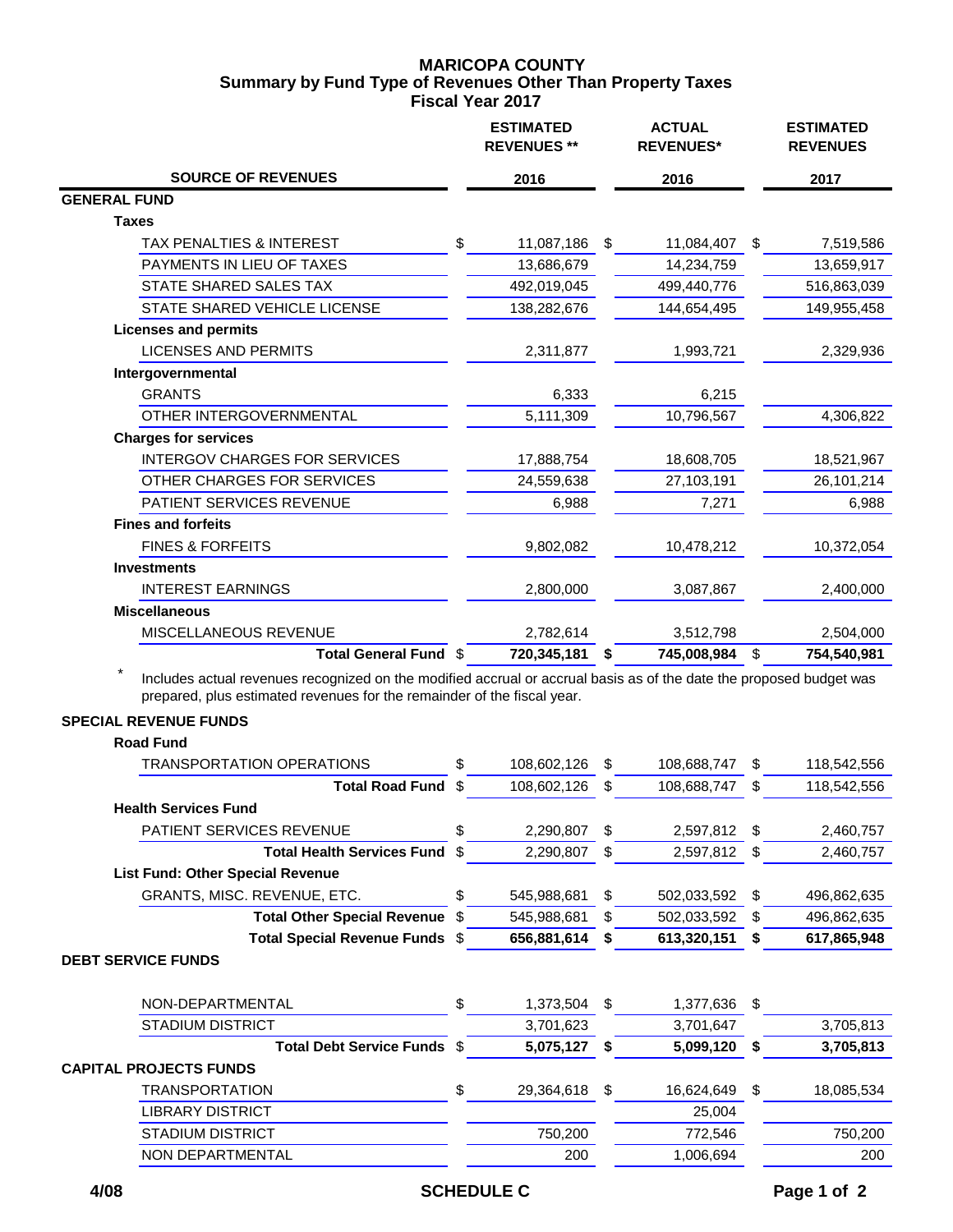## **MARICOPA COUNTY Fiscal Year 2017 Summary by Fund Type of Revenues Other Than Property Taxes**

|                                        | <b>ESTIMATED</b><br><b>REVENUES **</b> |    | <b>ACTUAL</b><br><b>REVENUES*</b> |    | <b>ESTIMATED</b><br><b>REVENUES</b> |  |
|----------------------------------------|----------------------------------------|----|-----------------------------------|----|-------------------------------------|--|
| <b>SOURCE OF REVENUES</b>              | 2016                                   |    | 2016                              |    | 2017                                |  |
| <b>FLOOD CONTROL DISTRICT</b>          | 34,453,000                             |    | 25,751,542                        |    | 38,733,500                          |  |
| <b>Total Capital Projects Funds \$</b> | 64,568,018                             | S  | 44,180,435                        | S  | 57,569,434                          |  |
| <b>INTERNAL SERVICE FUNDS</b>          |                                        |    |                                   |    |                                     |  |
| EMPLOYEE BENEFITS AND HEALTH           | \$<br>160,167,998                      | \$ | 161,138,526                       | \$ | 172,995,051                         |  |
| ENTERPRISE TECHNOLOGY                  | 17,069,304                             |    | 17,701,187                        |    | 21,636,326                          |  |
| PROCUREMENT SERVICES                   | 845,217                                |    | 707,214                           |    | 739,834                             |  |
| EQUIPMENT SERVICES                     | 16,854,693                             |    | 16,433,029                        |    | 16,854,693                          |  |
| <b>RISK MANAGEMENT</b>                 | 20,570,789                             |    | 20,830,710                        |    | 20,570,789                          |  |
| <b>Total Internal Service Funds \$</b> | 215,508,001                            |    | 216,810,666                       | S  | 232,796,693                         |  |
| <b>ELIMINATIONS FUNDS</b>              |                                        |    |                                   |    |                                     |  |
| <b>ELIMINATIONS</b>                    | \$<br>(190,746,884) \$                 |    | $(191, 585, 710)$ \$              |    | (208,283,924)                       |  |
| <b>Total Eliminations Funds \$</b>     | (190, 746, 884)                        | S  | $(191, 585, 710)$ \$              |    | (208, 283, 924)                     |  |
| <b>TOTAL ALL FUNDS</b>                 | \$<br>1,471,631,057                    |    | 1,432,833,646                     | S  | 1,458,194,945                       |  |

 \* Includes actual revenues recognized on the modified accrual or accrual basis as of the date the proposed budget was prepared, plus estimated revenues for the remainder of the fiscal year.

\*\* Includes revenues from adopted budget plus any approved adjustments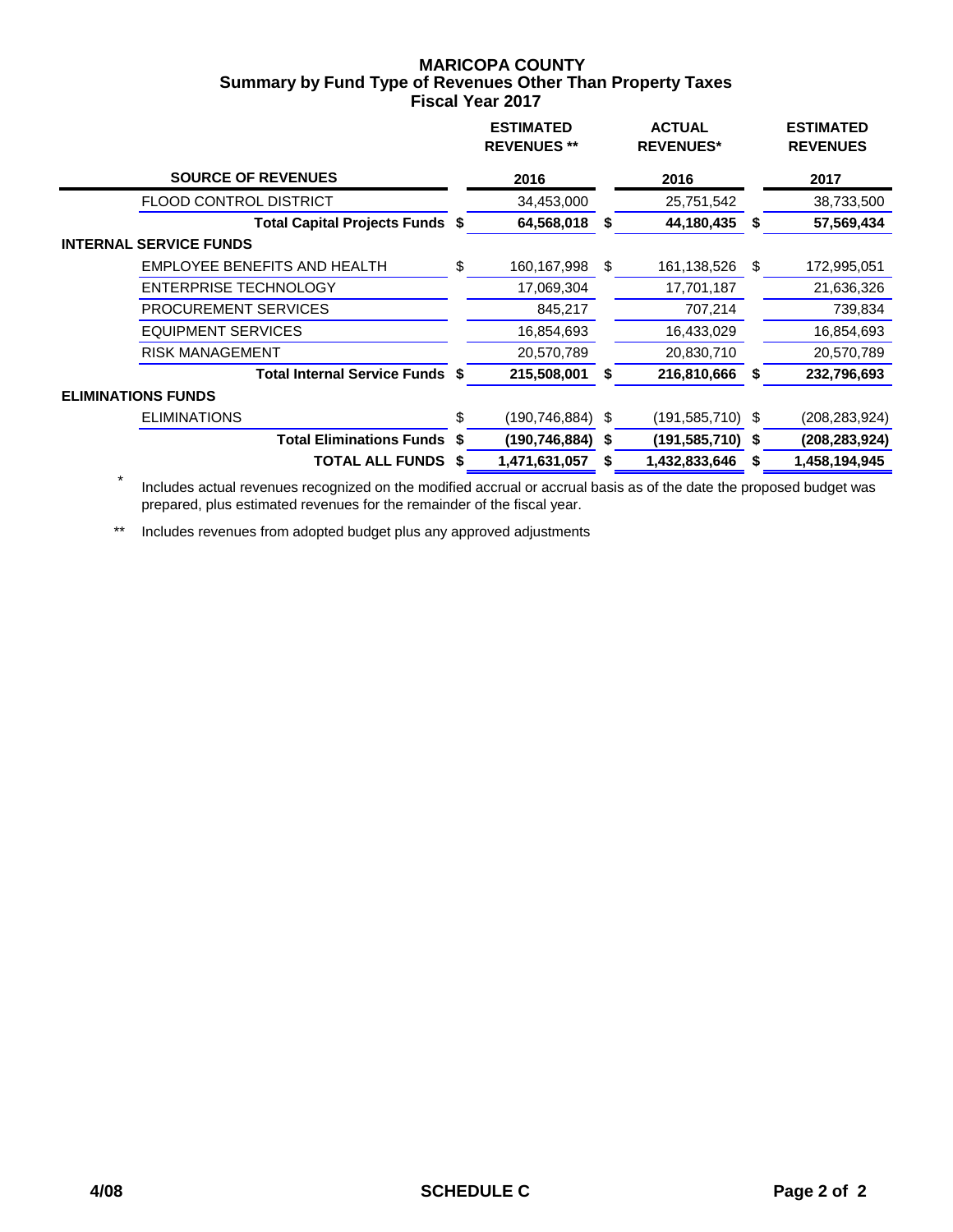### **MARICOPA COUNTY Fiscal Year 2017 Summary by Fund Type of Other Financing Sources/<Uses> and Interfund Transfers**

|                                                |                | 2017           | <b>OTHER FINANCING</b>                                                                                                                                                                                                                                                                                              |               |                         | 2017 | <b>INTERFUND TRANSFERS</b> |  |  |
|------------------------------------------------|----------------|----------------|---------------------------------------------------------------------------------------------------------------------------------------------------------------------------------------------------------------------------------------------------------------------------------------------------------------------|---------------|-------------------------|------|----------------------------|--|--|
| <b>FUND</b>                                    | <b>SOURCES</b> |                | <uses></uses>                                                                                                                                                                                                                                                                                                       |               | $\overline{\mathsf{I}}$ |      | <out></out>                |  |  |
|                                                |                |                |                                                                                                                                                                                                                                                                                                                     |               |                         |      |                            |  |  |
| <b>GENERAL FUND</b>                            |                |                |                                                                                                                                                                                                                                                                                                                     |               |                         |      |                            |  |  |
| <b>ASSESSOR</b>                                | \$             |                |                                                                                                                                                                                                                                                                                                                     | \$            |                         | \$   | 7,730                      |  |  |
| <b>EDUCATION SERVICES</b>                      |                |                |                                                                                                                                                                                                                                                                                                                     |               |                         |      | 6.161                      |  |  |
| <b>ELECTIONS</b>                               |                |                |                                                                                                                                                                                                                                                                                                                     |               |                         |      | 1,913,301                  |  |  |
| <b>ENTERPRISE TECHNOLOGY</b>                   |                |                |                                                                                                                                                                                                                                                                                                                     |               |                         |      | 1,335,475                  |  |  |
| <b>FACILITIES MANAGEMENT</b>                   |                |                |                                                                                                                                                                                                                                                                                                                     |               |                         |      | 10,140                     |  |  |
| <b>NON DEPARTMENTAL</b>                        | 5,156,400      |                |                                                                                                                                                                                                                                                                                                                     |               | 12,104,659              |      | 335,095,000                |  |  |
| <b>PUBLIC HEALTH</b>                           |                |                |                                                                                                                                                                                                                                                                                                                     |               |                         |      | 30,000                     |  |  |
| <b>SHERIFF</b>                                 |                |                |                                                                                                                                                                                                                                                                                                                     |               |                         |      | 322,938                    |  |  |
| Total General Fund \$                          | $5,156,400$ \$ |                |                                                                                                                                                                                                                                                                                                                     | \$            | $12,104,659$ \$         |      | 338,720,745                |  |  |
|                                                |                |                |                                                                                                                                                                                                                                                                                                                     |               |                         |      |                            |  |  |
| <b>SPECIAL REVENUE FUNDS</b>                   |                |                |                                                                                                                                                                                                                                                                                                                     |               |                         |      |                            |  |  |
| <b>AIR QUALITY</b>                             | \$             |                |                                                                                                                                                                                                                                                                                                                     | \$            |                         | \$   | 8,450                      |  |  |
| <b>ANIMAL CARE AND CONTROL</b>                 |                |                |                                                                                                                                                                                                                                                                                                                     |               |                         |      | 1,140,175                  |  |  |
| <b>EMERGENCY MANAGEMENT</b>                    |                |                |                                                                                                                                                                                                                                                                                                                     |               |                         |      | 845                        |  |  |
| <b>ENVIRONMENTAL SERVICES</b>                  |                |                |                                                                                                                                                                                                                                                                                                                     |               |                         |      | 17,323                     |  |  |
| <b>HUMAN SERVICES</b>                          |                |                |                                                                                                                                                                                                                                                                                                                     |               |                         |      | 6,602                      |  |  |
| <b>FLOOD CONTROL DISTRICT</b>                  |                |                |                                                                                                                                                                                                                                                                                                                     |               |                         |      | 25,408,677                 |  |  |
| <b>LIBRARY DISTRICT</b>                        |                |                |                                                                                                                                                                                                                                                                                                                     |               |                         |      | 2,018,941                  |  |  |
| <b>NON DEPARTMENTAL</b>                        | 1,154,241      |                |                                                                                                                                                                                                                                                                                                                     |               | 214,404,796             |      | 9,962,412                  |  |  |
| <b>PARKS &amp; RECREATION</b>                  | 1,021,199      |                |                                                                                                                                                                                                                                                                                                                     |               |                         |      | 1,034,475                  |  |  |
| <b>PLANNING &amp; DEVELOPMENT</b>              |                |                |                                                                                                                                                                                                                                                                                                                     |               |                         |      | 5,070                      |  |  |
| <b>PUBLIC HEALTH</b>                           |                |                |                                                                                                                                                                                                                                                                                                                     |               | 30,000                  |      |                            |  |  |
| <b>SHERIFF</b>                                 |                |                |                                                                                                                                                                                                                                                                                                                     |               |                         |      | 6.000.000                  |  |  |
| <b>STADIUM DISTRICT</b>                        |                |                |                                                                                                                                                                                                                                                                                                                     |               |                         |      | 4,076,643                  |  |  |
| <b>TRANSPORTATION</b>                          | 3,790,000      |                |                                                                                                                                                                                                                                                                                                                     |               |                         |      | 52,886,178                 |  |  |
| Total Special Revenue Funds \$                 | 5,965,440 \$   |                |                                                                                                                                                                                                                                                                                                                     | \$            | 214,434,796 \$          |      | 102,565,791                |  |  |
|                                                |                |                |                                                                                                                                                                                                                                                                                                                     |               |                         |      |                            |  |  |
| <b>DEBT SERVICE FUNDS</b>                      |                |                |                                                                                                                                                                                                                                                                                                                     |               |                         |      |                            |  |  |
| <b>NON DEPARTMENTAL</b>                        |                |                |                                                                                                                                                                                                                                                                                                                     | \$.           | 140,192,040 \$          |      |                            |  |  |
| <b>Total Debt Service Funds</b>                | \$             |                |                                                                                                                                                                                                                                                                                                                     |               | 140.192.040 \$          |      |                            |  |  |
|                                                |                |                |                                                                                                                                                                                                                                                                                                                     |               |                         |      |                            |  |  |
| <b>CAPITAL PROJECTS FUNDS</b>                  |                |                |                                                                                                                                                                                                                                                                                                                     |               |                         |      |                            |  |  |
| <b>FLOOD CONTROL DISTRICT</b>                  | \$             |                |                                                                                                                                                                                                                                                                                                                     | \$            | 25,408,677 \$           |      |                            |  |  |
| <b>LIBRARY DISTRICT</b>                        |                |                |                                                                                                                                                                                                                                                                                                                     |               | 2,018,941               |      |                            |  |  |
| <b>NON DEPARTMENTAL</b>                        | 168,220,251    |                |                                                                                                                                                                                                                                                                                                                     |               | 113.315.279             |      | 119,974,194                |  |  |
| <b>STADIUM DISTRICT</b>                        |                |                |                                                                                                                                                                                                                                                                                                                     |               | 4,076,643               |      |                            |  |  |
| <b>TRANSPORTATION</b>                          |                |                |                                                                                                                                                                                                                                                                                                                     |               | 46,191,794              |      |                            |  |  |
| Total Capital Projects Funds \$ 168,220,251 \$ |                |                |                                                                                                                                                                                                                                                                                                                     | \$            | 191,011,334             | \$   | 119,974,194                |  |  |
|                                                |                |                |                                                                                                                                                                                                                                                                                                                     |               |                         |      |                            |  |  |
| <b>INTERNAL SERVICE FUNDS</b>                  |                |                |                                                                                                                                                                                                                                                                                                                     |               |                         |      |                            |  |  |
| <b>RISK MANAGEMENT</b>                         |                |                |                                                                                                                                                                                                                                                                                                                     |               | 3,517,901               | \$   |                            |  |  |
| <b>Total Internal Service Funds \$</b>         |                |                |                                                                                                                                                                                                                                                                                                                     |               | $3,517,901$ \$          |      |                            |  |  |
|                                                |                |                |                                                                                                                                                                                                                                                                                                                     |               |                         |      |                            |  |  |
| <b>ELIMINATIONS FUNDS</b>                      |                |                |                                                                                                                                                                                                                                                                                                                     |               |                         |      |                            |  |  |
|                                                |                |                |                                                                                                                                                                                                                                                                                                                     | $\mathbb{S}$  |                         |      |                            |  |  |
| <b>ELIMINATIONS COUNTY</b>                     |                |                | $\frac{1}{2}$ $\frac{1}{2}$ $\frac{1}{2}$ $\frac{1}{2}$ $\frac{1}{2}$ $\frac{1}{2}$ $\frac{1}{2}$ $\frac{1}{2}$ $\frac{1}{2}$ $\frac{1}{2}$ $\frac{1}{2}$ $\frac{1}{2}$ $\frac{1}{2}$ $\frac{1}{2}$ $\frac{1}{2}$ $\frac{1}{2}$ $\frac{1}{2}$ $\frac{1}{2}$ $\frac{1}{2}$ $\frac{1}{2}$ $\frac{1}{2}$ $\frac{1}{2}$ |               | $(483, 564, 675)$ \$    |      | (483, 564, 675)            |  |  |
| <b>FLOOD CONTROL DISTRICT</b>                  |                |                |                                                                                                                                                                                                                                                                                                                     |               | (25, 408, 677)          |      | (25, 408, 677)             |  |  |
| <b>LIBRARY DISTRICT</b>                        |                |                |                                                                                                                                                                                                                                                                                                                     |               | (2,018,941)             |      | (2,018,941)                |  |  |
| <b>STADIUM DISTRICT</b>                        |                |                |                                                                                                                                                                                                                                                                                                                     |               | (4,076,643)             |      | (4,076,643)                |  |  |
| <b>TRANSPORTATION</b>                          |                |                |                                                                                                                                                                                                                                                                                                                     |               | (46, 191, 794)          |      | (46, 191, 794)             |  |  |
| Total Eliminations Funds \$                    |                | $\mathsf{s}^-$ |                                                                                                                                                                                                                                                                                                                     |               | $(561, 260, 730)$ \$    |      | (561, 260, 730)            |  |  |
|                                                |                |                |                                                                                                                                                                                                                                                                                                                     |               |                         |      |                            |  |  |
|                                                |                |                |                                                                                                                                                                                                                                                                                                                     |               |                         |      |                            |  |  |
| TOTAL ALL FUNDS \$ 179,342,091 \$              |                |                |                                                                                                                                                                                                                                                                                                                     | $\frac{1}{2}$ |                         |      |                            |  |  |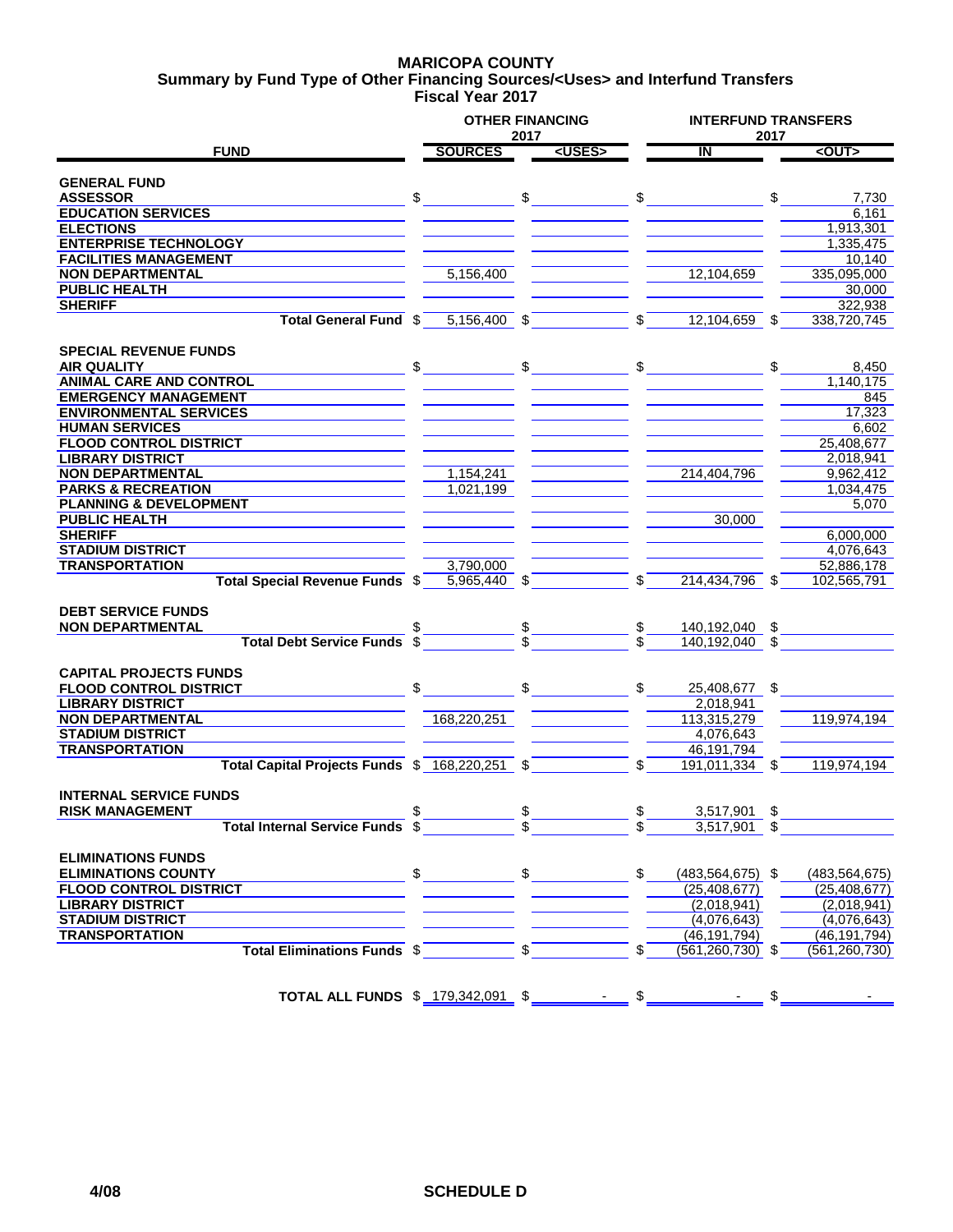## **MARICOPA COUNTY Fiscal Year 2017 Summary by Department of Expenditures/Expenses Within Each Fund Type**

|                                                          | <b>ADOPTED</b><br><b>BUDGETED</b><br><b>EXPENDITURES/</b><br><b>EXPENSES</b> | <b>EXPENDITURE/</b><br><b>EXPENSE</b><br><b>ADJUSTMENTS</b><br><b>APPROVED</b> | <b>ACTUAL</b><br><b>EXPENDITURES/</b><br><b>EXPENSES*</b> | <b>BUDGETED</b><br><b>EXPENDITURES/</b><br><b>EXPENSES</b> |
|----------------------------------------------------------|------------------------------------------------------------------------------|--------------------------------------------------------------------------------|-----------------------------------------------------------|------------------------------------------------------------|
| <b>GENERAL FUND</b>                                      |                                                                              |                                                                                |                                                           |                                                            |
| \$<br><b>ADULT PROBATION</b><br><b>AIR QUALITY</b>       | 49,255,413 \$<br>1,220,657                                                   | \$                                                                             | 48,007,648 \$<br>1.220.657                                | 51,024,130<br>1.119.037                                    |
| ANIMAL CARE AND CONTROL                                  | 258,954                                                                      | 500.000                                                                        | 758,954                                                   | 758,954                                                    |
| <b>ASSESSOR</b>                                          | 24, 132, 164                                                                 | (7,730)                                                                        | 23,704,178                                                | 23,762,553                                                 |
| ASSISTANT COUNTY MANAGER 940                             | 295,088                                                                      |                                                                                | 251,350                                                   | 295,088                                                    |
| ASSISTANT COUNTY MANAGER 950                             | 961.361                                                                      | (46, 647)                                                                      | 445,607                                                   | 904,383                                                    |
| <b>BOARD OF SUPERVISORS DIST 1</b>                       | 370,718                                                                      |                                                                                | 341,510                                                   | 376,999                                                    |
| <b>BOARD OF SUPERVISORS DIST 2</b>                       | 370,718                                                                      |                                                                                | 370,551                                                   | 376,999                                                    |
| <b>BOARD OF SUPERVISORS DIST 3</b>                       | 370,718                                                                      |                                                                                | 346,813                                                   | 376,999                                                    |
| <b>BOARD OF SUPERVISORS DIST 4</b>                       | 370.718                                                                      |                                                                                | 362,064                                                   | 376,999                                                    |
| BOARD OF SUPERVISORS DIST 5<br><b>CALL CENTER</b>        | 370.718<br>1,719,187                                                         |                                                                                | 370,597                                                   | 376,999<br>1,719,187                                       |
| <b>CLERK OF THE BOARD</b>                                | 1,424,411                                                                    |                                                                                | 1,666,364<br>1,181,080                                    | 1,458,992                                                  |
| CLERK OF THE SUPERIOR COURT                              | 35,668,456                                                                   | (76, 673)                                                                      | 32,777,662                                                | 35, 192, 277                                               |
| <b>CONSTABLES</b>                                        | 3,076,881                                                                    | 6,333                                                                          | 2,956,341                                                 | 3,242,537                                                  |
| <b>CONTRACT COUNSEL</b>                                  | 55,543,889                                                                   |                                                                                | 46,875,576                                                | 54,487,007                                                 |
| <b>CORRECTIONAL HEALTH</b>                               | 3,289,967                                                                    | 17,835                                                                         | 3,158,551                                                 | 3,522,248                                                  |
| <b>COUNTY ATTORNEY</b>                                   | 85,548,461                                                                   |                                                                                | 85,340,944                                                | 87,639,468                                                 |
| <b>COUNTY MANAGER</b>                                    | 2,577,919                                                                    |                                                                                | 2,576,602                                                 | 2.648.433                                                  |
| <b>DEPUTY COUNTY MANAGER 920</b>                         | 1.473.270                                                                    |                                                                                | 1,389,706                                                 | 1,473,270                                                  |
| <b>EDUCATION SERVICE</b>                                 | 2,910,770                                                                    | (6, 161)                                                                       | 2.607.891                                                 | 2.976.772                                                  |
| <b>ELECTIONS</b>                                         | 13,347,301                                                                   | 1,100,000                                                                      | 14,406,256                                                | 21,269,588                                                 |
| <b>EMERGENCY MANAGEMENT</b>                              | 250.989                                                                      |                                                                                | 245,997                                                   | 253,651                                                    |
| EMPLOYEE BENEFITS AND HEALTH                             | 270,537                                                                      |                                                                                | 261,130                                                   | 276,946                                                    |
| <b>ENTERPRISE TECHNOLOGY</b>                             | 39,148,184                                                                   | (205, 869)                                                                     | 32,472,862                                                | 32,049,418                                                 |
| <b>ENVIRONMENTAL SERVICES</b>                            | 4,168,995                                                                    |                                                                                | 4,168,995                                                 | 4,638,045                                                  |
| <b>FACILITIES MANAGEMENT</b>                             | 49,850,747                                                                   | 117,095                                                                        | 45,840,411                                                | 46.105.227                                                 |
| <b>FINANCE</b>                                           | 2,855,401                                                                    |                                                                                | 2.604.278                                                 | 2,855,401                                                  |
| <b>HUMAN RESOURCES</b><br><b>HUMAN SERVICES</b>          | 4,440,245                                                                    | (24, 320)                                                                      | 4.203.015                                                 | 4,447,129                                                  |
| <b>INTERNAL AUDIT</b>                                    | 2.380.912<br>1,855,357                                                       |                                                                                | 2,378,802<br>1,833,875                                    | 2,383,708<br>1,888,018                                     |
| <b>JUSTICE COURTS</b>                                    | 18,337,008                                                                   |                                                                                | 18,160,382                                                | 18,334,973                                                 |
| JUVENILE PROBATION                                       | 17,872,534                                                                   | (230,000)                                                                      | 17,232,776                                                | 17,154,428                                                 |
| LEGAL ADVOCATE                                           | 12,055,425                                                                   |                                                                                | 11,683,662                                                | 12,046,888                                                 |
| <b>LEGAL DEFENDER</b>                                    | 13,258,636                                                                   |                                                                                | 13,098,196                                                | 13,436,322                                                 |
| MANAGEMENT AND BUDGET                                    | 2,431,156                                                                    |                                                                                | 2,257,655                                                 | 2,431,156                                                  |
| <b>MEDICAL EXAMINER</b>                                  | 8,791,501                                                                    | 127,510                                                                        | 8,609,735                                                 | 10,398,183                                                 |
| NON DEPARTMENTAL*                                        | 289,015,578                                                                  | 4,877,568                                                                      | 238,255,549                                               | 323,114,671                                                |
| PARKS AND RECREATION                                     | 1,259,802                                                                    | 40,038                                                                         | 899,840                                                   | 2,274,325                                                  |
| PLANNING AND DEVELOPMENT                                 | 868,232                                                                      |                                                                                | 868,232                                                   | 868,232                                                    |
| PROCUREMENT SERVICES                                     | 2,487,658                                                                    |                                                                                | 2,487,658                                                 | 2,438,032                                                  |
| PROTECTIVE SERVICES                                      |                                                                              |                                                                                |                                                           |                                                            |
| PUBLIC ADVOCATE                                          | 9,441,291                                                                    |                                                                                | 9,074,077                                                 | 9.297.577                                                  |
| PUBLIC DEFENDER                                          | 40,490,466                                                                   |                                                                                | 40,695,596                                                | 41,570,118                                                 |
| PUBLIC FIDUCIARY                                         | 3,201,348                                                                    | 101,435                                                                        | 3,128,257                                                 | 3,857,641                                                  |
| PUBLIC HEALTH<br><b>RECORDER</b>                         | 11,814,181                                                                   |                                                                                | 11,566,434                                                | 11,825,728                                                 |
| <b>SHERIFF</b>                                           | 2,185,621<br>114,650,913                                                     | (682, 724)                                                                     | 2,072,852<br>112,351,871                                  | 2,322,447<br>109.360.459                                   |
| <b>SUPERIOR COURT</b>                                    | 87,424,770                                                                   | 265,036                                                                        | 87,984,521                                                | 85,692,226                                                 |
| TREASURER                                                | 5,059,279                                                                    |                                                                                | 5,059,250                                                 | 6,286,502                                                  |
| WASTE RESOURCES AND RECYCLING                            | 3,231,384                                                                    |                                                                                | 3,109,991                                                 | 4,186,564                                                  |
| Total General Fund \$                                    | 1,033,655,889 \$                                                             | 5,872,726 \$                                                                   | 953,722,801<br>\$                                         | 1,067,172,934                                              |
| * Non Departmental includes general contingency of<br>\$ | 33,215,825<br>- \$                                                           | 6,344,793 \$                                                                   | \$.                                                       | 38,445,659                                                 |
| <b>SPECIAL REVENUE FUNDS</b>                             |                                                                              |                                                                                |                                                           |                                                            |
| <b>ADULT PROBATION</b><br>\$                             | 49,802,659 \$                                                                | 75,829 \$                                                                      | 48,217,805 \$                                             | 50,944,060                                                 |
| AIR QUALITY                                              | 18,267,649                                                                   | (8, 450)                                                                       | 15,888,665                                                | 17,647,878                                                 |
| ANIMAL CARE AND CONTROL                                  | 12,588,895                                                                   | 146,958                                                                        | 15,014,087                                                | 14,893,914                                                 |
| ASSISTANT COUNTY MANAGER 950                             | 474,389                                                                      |                                                                                | 1,256,220                                                 | 479,139                                                    |
| CLERK OF THE SUPERIOR COURT                              | 7,774,240                                                                    | 112,753                                                                        | 7,555,739                                                 | 8,583,746                                                  |
| <b>CORRECTIONAL HEALTH</b>                               | 63,629,857                                                                   | 13,628                                                                         | 63,056,418                                                | 64,450,742                                                 |
| <b>COUNTY ATTORNEY</b>                                   | 13,183,799                                                                   | 2,017,369                                                                      | 14,802,592                                                | 14,149,082                                                 |
| <b>COUNTY MANAGER</b>                                    | 5,000                                                                        | 1,618,576                                                                      | 1,618,576                                                 | 326,455                                                    |
| <b>EDUCATION SERVICES</b>                                | 28,168,106                                                                   | 1,394,873                                                                      | 26,031,541                                                | 27,863,805                                                 |
| <b>ELECTIONS</b>                                         | 470,278                                                                      | 503,216                                                                        | 316,343                                                   | 406,750                                                    |
| <b>EMERGENCY MANAGEMENT</b>                              | 1,815,266                                                                    | 186,954                                                                        | 1,810,220                                                 | 1,810,156                                                  |
| EMPLOYEE BENEFITS AND HEALTH                             | 7,935,127                                                                    |                                                                                | 6,975,131                                                 | 7,891,088                                                  |
| <b>ENTERPRISE TECHNOLOGY</b>                             | 1,151,484                                                                    |                                                                                | 1,120,567                                                 | 984,584                                                    |
| <b>ENVIRONMENTAL SERVICES</b>                            | 19,855,027                                                                   | 52,875                                                                         | 19,496,277                                                | 20,081,978                                                 |
| <b>FACILITIES MANAGEMENT</b><br>FLOOD CONTROL DISTRICT   | 27,043,973<br>32,840,393                                                     | 1,119,904<br>258,774                                                           | 26,120,183<br>31,422,273                                  | 26,139,595<br>32,500,393                                   |
| <b>HUMAN SERVICES</b>                                    |                                                                              |                                                                                |                                                           |                                                            |
| INTEGRATED CRIMINAL JUSTICE INFO                         | 65,389,861<br>1,730,987                                                      | (6,602)                                                                        | 57,997,626<br>1,714,417                                   | 57,722,463<br>1,674,309                                    |
| <b>JUSTICE COURTS</b>                                    | 7,221,433                                                                    |                                                                                | 7,036,059                                                 | 7,488,421                                                  |
| <b>JUVENILE PROBATION</b>                                | 40,871,232                                                                   | 140,049                                                                        | 39,961,566                                                | 41,509,884                                                 |
| LEGAL ADVOCATE                                           | 25,968                                                                       |                                                                                | 22,968                                                    | 35,014                                                     |
| <b>LEGAL DEFENDER</b>                                    | 182,434                                                                      |                                                                                | 147,069                                                   | 135,739                                                    |
| <b>LIBRARY DISTRICT</b>                                  | 29,489,719                                                                   | 81,798                                                                         | 29,447,583                                                | 26,274,950                                                 |
| <b>MEDICAL EXAMINER</b>                                  |                                                                              | 8,406                                                                          | 8,406                                                     | 8,851                                                      |
| NON DEPARTMENTAL*                                        | 75,651,946                                                                   | (16, 786, 534)                                                                 | 1,134,411                                                 | 39,503,425                                                 |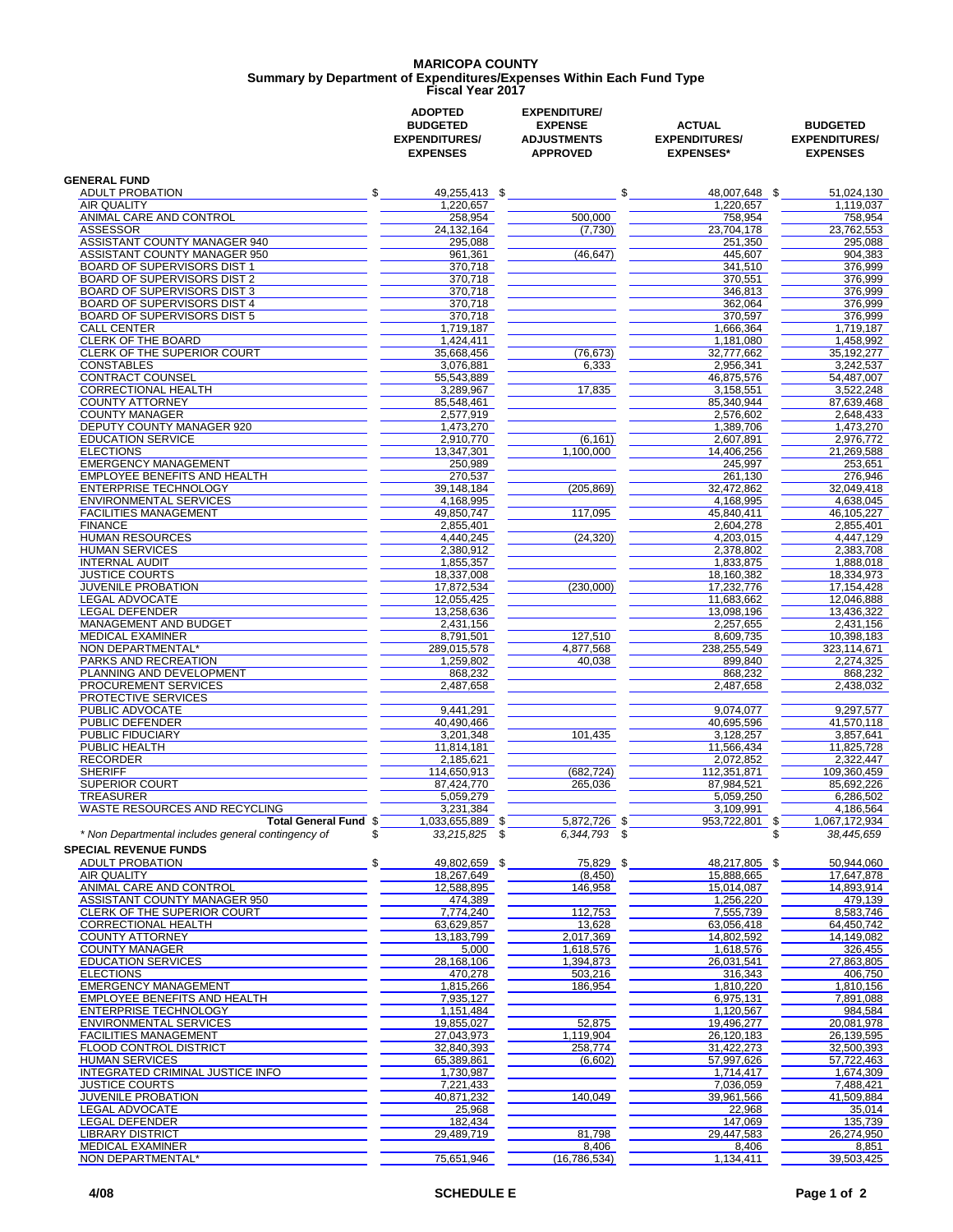# **MARICOPA COUNTY Fiscal Year 2017 Summary by Department of Expenditures/Expenses Within Each Fund Type**

|                                                    |     | <b>ADOPTED</b><br><b>BUDGETED</b><br><b>EXPENDITURES/</b><br><b>EXPENSES</b> |    | <b>EXPENDITURE/</b><br><b>EXPENSE</b><br><b>ADJUSTMENTS</b><br><b>APPROVED</b> |              | <b>ACTUAL</b><br><b>EXPENDITURES/</b><br><b>EXPENSES*</b> | <b>BUDGETED</b><br><b>EXPENDITURES/</b><br><b>EXPENSES</b> |
|----------------------------------------------------|-----|------------------------------------------------------------------------------|----|--------------------------------------------------------------------------------|--------------|-----------------------------------------------------------|------------------------------------------------------------|
| PARKS AND RECREATION                               |     | 10.917.061                                                                   |    |                                                                                |              | 9.700.951                                                 | 11.241.409                                                 |
| PLANNING AND DEVELOPMENT                           |     | 8,178,791                                                                    |    | 744.930                                                                        |              | 9,635,728                                                 | 8,528,751                                                  |
| <b>PROTECTIVE SERVICES</b>                         |     |                                                                              |    |                                                                                |              |                                                           |                                                            |
| PUBLIC DEFENDER                                    |     | 1.764.814                                                                    |    |                                                                                |              | 1.563.166                                                 | 1.373.421                                                  |
| PUBLIC HEALTH                                      |     | 50,759,524                                                                   |    | 715,210                                                                        |              | 53,898,696                                                | 49.610.286                                                 |
| <b>RECORDER</b>                                    |     | 5,490,958                                                                    |    |                                                                                |              | 5,022,556                                                 | 4,567,089                                                  |
| <b>SHERIFF</b>                                     |     | 237,950,230                                                                  |    | 1,161,328                                                                      |              | 235,350,683                                               | 240,311,882                                                |
| <b>STADIUM DISTRICT</b>                            |     | 3,008,311                                                                    |    |                                                                                |              | 3,001,741                                                 | 2,876,085                                                  |
| <b>SUPERIOR COURT</b>                              |     | 15.844.414                                                                   |    | 863.850                                                                        |              | 14.577.293                                                | 17.090.468                                                 |
| <b>TRANSPORTATION</b>                              |     | 60,727,906                                                                   |    | (45,090)                                                                       |              | 58,890,612                                                | 69,425,324                                                 |
| <b>TREASURER</b>                                   |     | 304,341                                                                      |    |                                                                                |              |                                                           | 304.341                                                    |
| WASTE RESOURCES AND RECYCLING                      |     | 4.751.611                                                                    |    | 100.000                                                                        |              | 4.838.611                                                 | 4.751.611                                                  |
| <b>Total Special Revenue Funds \$</b>              |     | 905,267,683 \$                                                               |    | $(5,529,396)$ \$                                                               |              | 814,652,779 \$                                            | 873,587,088                                                |
| * Non Departmental includes general contingency of | \$  | 24.700.000                                                                   | \$ | (282,061)                                                                      |              | $\mathcal{L}$                                             | \$<br>24,417,939                                           |
| <b>DEBT SERVICE FUNDS</b>                          |     |                                                                              |    |                                                                                |              |                                                           |                                                            |
| NON DEPARTMENTAL                                   | \$  | 9,580,777 \$                                                                 |    | 13,898,272 \$                                                                  |              | 20.497.615 \$                                             | 131.781.210                                                |
| <b>STADIUM DISTRICT</b>                            |     | 3.701.623                                                                    |    |                                                                                |              | 3.701.615                                                 | 3.705.813                                                  |
| <b>Total Debt Service Funds \$</b>                 |     | 13.282.400 \$                                                                |    | 13,898,272 \$                                                                  |              | 24,199,230 \$                                             | 135.487.023                                                |
| <b>CAPITAL PROJECTS FUNDS</b>                      |     |                                                                              |    |                                                                                |              |                                                           |                                                            |
| FLOOD CONTROL DISTRICT                             | \$  | 68,000,000 \$                                                                |    |                                                                                | $\mathbb{S}$ | 54,934,307 \$                                             | 77,446,654                                                 |
| <b>LIBRARY DISTRICT</b>                            |     |                                                                              |    |                                                                                |              |                                                           |                                                            |
| NON DEPARTMENTAL                                   |     | 200.867.803                                                                  |    | (9,087,668)                                                                    |              | 88.877.289                                                | 195.133.175                                                |
| <b>STADIUM DISTRICT</b>                            |     | 4,003,000                                                                    |    | 226,952                                                                        |              | 4.224.340                                                 | 4,058,000                                                  |
| <b>TRANSPORTATION</b>                              |     | 94.370.570                                                                   |    |                                                                                |              | 53.877.602                                                | 100.221.196                                                |
| <b>Total Capital Projects Funds \$</b>             |     | $367,241,373$ \$                                                             |    | $(8,860,716)$ \$                                                               |              | 201,913,538 \$                                            | 376,859,025                                                |
| <b>INTERNAL SERVICE FUNDS</b>                      |     |                                                                              |    |                                                                                |              |                                                           |                                                            |
| EMPLOYEE BENEFITS AND HEALTH                       | \$  | 166,963,791 \$                                                               |    |                                                                                |              | 167,257,738 \$                                            | 173,875,451                                                |
| <b>ENTERPRISE TECHNOLOGY</b>                       |     | 19.021.458                                                                   |    |                                                                                |              | 20.147.194                                                | 22.840.873                                                 |
| <b>EQUIPMENT SERVICES</b>                          |     | 17.822.193                                                                   |    | (42.657)                                                                       |              | 16.561.029                                                | 17.861.193                                                 |
| PROCUREMENT SERVICES                               |     | 845,217                                                                      |    |                                                                                |              | 780,445                                                   | 827,284                                                    |
| <b>RISK MANAGEMENT</b>                             |     | 33,338,997                                                                   |    |                                                                                |              | 33,338,997                                                | 33,338,997                                                 |
| Total Internal Service Funds \$                    |     | 237,991,656 \$                                                               |    | $(42,657)$ \$                                                                  |              | 238,085,403 \$                                            | 248,743,798                                                |
| <b>ELIMINATIONS FUNDS</b>                          |     |                                                                              |    |                                                                                |              |                                                           |                                                            |
| <b>ELIMINATIONS COUNTY</b>                         | \$. | $(181, 990, 122)$ \$                                                         |    |                                                                                | $\mathbb{S}$ | $(182, 828, 948)$ \$                                      | (198, 979, 997)                                            |
| <b>ELIMINATIONS COUNTY AND DIST</b>                |     | (8,756,762)                                                                  |    |                                                                                |              | (8,756,762)                                               | (9,303,927)                                                |
| <b>Total Eliminations Funds \$</b>                 |     | $(190, 746, 884)$ \$                                                         |    |                                                                                |              | $(191, 585, 710)$ \$                                      | (208, 283, 924)                                            |
|                                                    |     |                                                                              |    |                                                                                |              |                                                           |                                                            |
| <b>TOTAL ALL FUNDS \$</b>                          |     | 2.366.692.117 \$                                                             |    | 5.338.229 \$                                                                   |              | 2.040.988.041 \$                                          | 2.493.565.944                                              |
|                                                    |     |                                                                              |    |                                                                                |              |                                                           |                                                            |

\* Includes actual expenditures/expenses recognized on the modified accrual or accrual basis as of the date the proposed budget was prepared, plus estimated expenditures/expenses for the remainder of the fiscal year.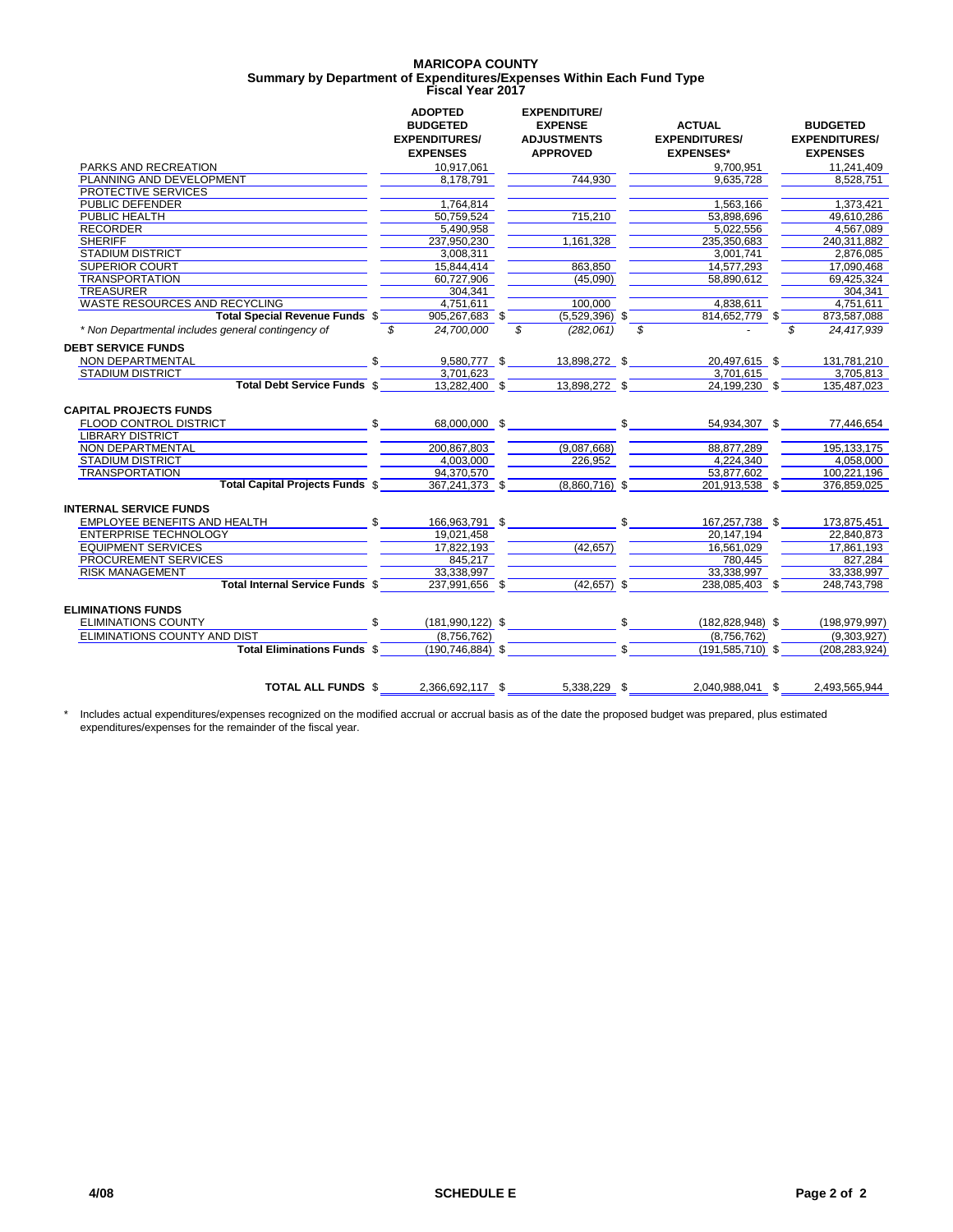### **MARICOPA COUNTY Summary by Department of Expenditures/Expenses Fiscal Year 2017**

| <b>DEPARTMENT/FUND</b>                                                                                                                                                                                                                              | <b>ADOPTED</b><br><b>BUDGETED</b><br><b>EXPENDITURES/</b><br><b>EXPENSES</b><br>2016 | <b>EXPENDITURE/</b><br><b>EXPENSE</b><br><b>ADJUSTMENTS</b><br><b>APPROVED</b><br>2016 |               | ACTUAL<br><b>EXPENDITURES/</b><br><b>EXPENSES</b> *<br>2016                                                                                                                                                                                                                                                                                                                        | <b>BUDGETED</b><br><b>EXPENDITURES/</b><br><b>EXPENSES</b><br>2017 |
|-----------------------------------------------------------------------------------------------------------------------------------------------------------------------------------------------------------------------------------------------------|--------------------------------------------------------------------------------------|----------------------------------------------------------------------------------------|---------------|------------------------------------------------------------------------------------------------------------------------------------------------------------------------------------------------------------------------------------------------------------------------------------------------------------------------------------------------------------------------------------|--------------------------------------------------------------------|
| ADULT PROBATION:                                                                                                                                                                                                                                    |                                                                                      |                                                                                        |               |                                                                                                                                                                                                                                                                                                                                                                                    |                                                                    |
| ADULT PROBATION FEES                                                                                                                                                                                                                                |                                                                                      |                                                                                        |               | $\frac{\$}{100000}$ $\frac{\$}{2,772,336}$ $\frac{\$}{2,792,182}$ $\frac{\$}{2,792,182}$ $\frac{\$}{2,792,182}$                                                                                                                                                                                                                                                                    | 13,563,611                                                         |
| ADULT PROBATION GRANTS<br>DETENTION OPERATIONS                                                                                                                                                                                                      |                                                                                      |                                                                                        |               |                                                                                                                                                                                                                                                                                                                                                                                    | 2,807,783                                                          |
| GENERAL                                                                                                                                                                                                                                             | 33,858,953<br>49,255,413                                                             |                                                                                        |               | 33,009,723<br>48.007,648                                                                                                                                                                                                                                                                                                                                                           | 34,572,666<br>51.024.130                                           |
|                                                                                                                                                                                                                                                     |                                                                                      | <b>Department Total \$</b> 99,058,072 \$ 75,829 \$                                     |               | $96,225,453$ \$                                                                                                                                                                                                                                                                                                                                                                    | 101,968,190                                                        |
|                                                                                                                                                                                                                                                     |                                                                                      |                                                                                        |               |                                                                                                                                                                                                                                                                                                                                                                                    |                                                                    |
| AIR QUALITY:                                                                                                                                                                                                                                        |                                                                                      |                                                                                        |               |                                                                                                                                                                                                                                                                                                                                                                                    | 13,519,572                                                         |
| <b>EXAMPLE 11.</b><br>AIR QUALITY FEES $\frac{14,294,128}{1000}$ $\frac{5}{1000}$ $\frac{14,294,128}{1000}$ $\frac{5}{1000}$ $\frac{10,450}{1000}$ $\frac{5}{1000}$ $\frac{11,915,144}{2,072,521}$ $\frac{5}{1000}$<br>AIR QUALITY GRANTS           | 3,973,521                                                                            |                                                                                        |               | 3,973,521                                                                                                                                                                                                                                                                                                                                                                          | 4,128,306                                                          |
| GENERAL <b>CONTRACT CONTRACT CONTRACT CONTRACT CONTRACT CONTRACT CONTRACT CONTRACT CONTRACT CONTRACT CONTRACT CONTRACT CONTRACT CONTRACT CONTRACT CONTRACT CONTRACT CONTRACT CONTRACT CONTRACT CONTRACT CONTRACT CONTRACT CONTRA</b>                | 1,220,657                                                                            |                                                                                        |               | 1,220,657                                                                                                                                                                                                                                                                                                                                                                          | 1,119,037                                                          |
|                                                                                                                                                                                                                                                     |                                                                                      |                                                                                        |               | <b>Department Total \$10.488.306 \$10.488.306 \$10.49.499 \$10.49.49 \$10.49.49 \$10.49.49 \$10.49.49 \$10.49 \$10.49 \$10.49 \$10.49 \$10.49 \$10.49 \$10.49 \$10.49 \$10.49 \$10.49 \$10.49 \$10.49 \$10.49 \$10.49 \$10.49 \$10.49 \$10.49 \$10.49 \$10</b>                                                                                                                     |                                                                    |
| ANIMAL CARE AND CONTROL:                                                                                                                                                                                                                            |                                                                                      |                                                                                        |               |                                                                                                                                                                                                                                                                                                                                                                                    |                                                                    |
| ANIMAL CONTROL FIELD OPERATION $$$ 3,639,290 $$$ $$$ 3,039,200 $$$ $$$ 3,958,127 $$$ $$$ 3,951,868 ANIMAL CONTROL GRANTS                                                                                                                            |                                                                                      |                                                                                        |               |                                                                                                                                                                                                                                                                                                                                                                                    |                                                                    |
| ANIMAL CONTROL LICENSE SHELTER                                                                                                                                                                                                                      | 8,949,605                                                                            | 34,958                                                                                 |               | 11,404,023                                                                                                                                                                                                                                                                                                                                                                         | 10,942,046                                                         |
|                                                                                                                                                                                                                                                     |                                                                                      |                                                                                        |               | <b>Department Total \$</b> 258,954<br><b>Department Total \$</b> 12,847,849 \$ 646,958 \$ 15,773,041 \$                                                                                                                                                                                                                                                                            | 758,954                                                            |
|                                                                                                                                                                                                                                                     |                                                                                      |                                                                                        |               |                                                                                                                                                                                                                                                                                                                                                                                    | 15,652,868                                                         |
| ASSESSOR:<br>GENERAL                                                                                                                                                                                                                                |                                                                                      |                                                                                        |               |                                                                                                                                                                                                                                                                                                                                                                                    |                                                                    |
|                                                                                                                                                                                                                                                     |                                                                                      |                                                                                        |               | <b>Example 18</b> 5 34,132,164 5 35 33,704,178 5 3,762,553<br>Department Total $\frac{1}{3}$ $\frac{24,132,164}{24,132,164}$ $\frac{24,132,164}{24,132,164}$ $\frac{24,132,164}{24,132,164}$ $\frac{24,132,164}{24,132,164}$ $\frac{24,132,164}{24,132,164}$                                                                                                                       | 23,762,553                                                         |
|                                                                                                                                                                                                                                                     |                                                                                      |                                                                                        |               |                                                                                                                                                                                                                                                                                                                                                                                    |                                                                    |
| ASSISTANT COUNTY MANAGER 940:                                                                                                                                                                                                                       |                                                                                      |                                                                                        |               |                                                                                                                                                                                                                                                                                                                                                                                    | 295,088                                                            |
| GENERAL <b>Department Tota</b>                                                                                                                                                                                                                      |                                                                                      |                                                                                        |               | <b>Exercise 18.1.350</b> $\frac{1000 \times 1000 \times 1000 \times 1000 \times 1000 \times 1000 \times 1000 \times 1000 \times 1000 \times 1000 \times 1000 \times 1000 \times 1000 \times 1000 \times 1000 \times 1000 \times 1000 \times 1000 \times 1000 \times 1000 \times 1000 \times 1000 \times 1000 \times 1000 \times 1000 \times 1000 \times 1000 \times 1000 \times 1$ | 295,088                                                            |
|                                                                                                                                                                                                                                                     |                                                                                      |                                                                                        |               |                                                                                                                                                                                                                                                                                                                                                                                    |                                                                    |
| ASSISTANT COUNTY MANAGER 950:                                                                                                                                                                                                                       |                                                                                      |                                                                                        |               |                                                                                                                                                                                                                                                                                                                                                                                    |                                                                    |
| DETENTION OPERATIONS                                                                                                                                                                                                                                |                                                                                      |                                                                                        |               | $\begin{array}{c cccc} \text{\$} & 405,930 & \text{\$} & \text{\$} & \text{\$} & 389,768 & \text{\$} & 410,680 \\ \hline & 961,361 & \text{\$} & 446,647) & \text{\$} & 445,607 & \text{\$} & 904,383 \\ \hline & 68,459 & \text{\$} & & \text{\$} & \text{\$} & 866,452 & \text{\$} & 68,459 \\ \end{array}$                                                                      |                                                                    |
| NON DEPARTMENTAL GRANTS                                                                                                                                                                                                                             |                                                                                      |                                                                                        |               |                                                                                                                                                                                                                                                                                                                                                                                    |                                                                    |
| GRANTS 68,459 \$<br>Department Total \$ 1,435,750 \$ 46,647) \$ 1,701,827 \$                                                                                                                                                                        |                                                                                      |                                                                                        |               |                                                                                                                                                                                                                                                                                                                                                                                    | $\overline{1,}383,522$                                             |
|                                                                                                                                                                                                                                                     |                                                                                      |                                                                                        |               |                                                                                                                                                                                                                                                                                                                                                                                    |                                                                    |
| BOARD OF SUPERVISORS DIST 1:                                                                                                                                                                                                                        |                                                                                      |                                                                                        |               |                                                                                                                                                                                                                                                                                                                                                                                    | 376,999                                                            |
| GENERAL<br>Department                                                                                                                                                                                                                               |                                                                                      |                                                                                        |               | <u>Example 10 and the contract of the set of the set of the set of the set of the set of the set of the set of the set of the set of the set of the set of the set of the set of the set of the set of the set of the set of the</u>                                                                                                                                               | 376,999                                                            |
|                                                                                                                                                                                                                                                     |                                                                                      |                                                                                        |               |                                                                                                                                                                                                                                                                                                                                                                                    |                                                                    |
| BOARD OF SUPERVISORS DIST 2:                                                                                                                                                                                                                        |                                                                                      |                                                                                        |               |                                                                                                                                                                                                                                                                                                                                                                                    |                                                                    |
| <u>GENERAL Department Total <math>\frac{1}{3}</math> and the set of the set of the set of the set of the set of the set of the set of the set of the set of the set of the set of the set of the set of the set of the set of the set of the se</u> |                                                                                      |                                                                                        |               |                                                                                                                                                                                                                                                                                                                                                                                    | 376,999<br>376,999                                                 |
|                                                                                                                                                                                                                                                     |                                                                                      |                                                                                        |               |                                                                                                                                                                                                                                                                                                                                                                                    |                                                                    |
| BOARD OF SUPERVISORS DIST 3:                                                                                                                                                                                                                        |                                                                                      |                                                                                        |               |                                                                                                                                                                                                                                                                                                                                                                                    |                                                                    |
| GENERAL <b>Department Total \$</b> 370,718 \$ 370,718 \$ 346,813 \$                                                                                                                                                                                 |                                                                                      |                                                                                        |               |                                                                                                                                                                                                                                                                                                                                                                                    | 376,999                                                            |
|                                                                                                                                                                                                                                                     |                                                                                      |                                                                                        |               |                                                                                                                                                                                                                                                                                                                                                                                    | 376.999                                                            |
| <b>BOARD OF SUPERVISORS DIST 4:</b>                                                                                                                                                                                                                 |                                                                                      |                                                                                        |               |                                                                                                                                                                                                                                                                                                                                                                                    |                                                                    |
| GENERAL                                                                                                                                                                                                                                             | \$<br>370,718 \$                                                                     |                                                                                        | \$            | 362,064 \$                                                                                                                                                                                                                                                                                                                                                                         | 376,999                                                            |
| Department Total \$                                                                                                                                                                                                                                 | $370,718$ \$                                                                         |                                                                                        |               | 362,064 \$                                                                                                                                                                                                                                                                                                                                                                         | 376,999                                                            |
| BOARD OF SUPERVISORS DIST 5:                                                                                                                                                                                                                        |                                                                                      |                                                                                        |               |                                                                                                                                                                                                                                                                                                                                                                                    |                                                                    |
| GENERAL                                                                                                                                                                                                                                             |                                                                                      |                                                                                        |               |                                                                                                                                                                                                                                                                                                                                                                                    | 376,999                                                            |
| Department Total \$                                                                                                                                                                                                                                 |                                                                                      | $\frac{370,718}{370,718}$ \$                                                           |               | $\frac{370,597}{370,597}$ \$                                                                                                                                                                                                                                                                                                                                                       | 376.999                                                            |
|                                                                                                                                                                                                                                                     |                                                                                      |                                                                                        |               |                                                                                                                                                                                                                                                                                                                                                                                    |                                                                    |
| <b>CALL CENTER:</b><br>GENERAL                                                                                                                                                                                                                      | 1,719,187 \$                                                                         |                                                                                        | \$            | 1,666,364 \$                                                                                                                                                                                                                                                                                                                                                                       | 1,719,187                                                          |
| Department Total \$                                                                                                                                                                                                                                 | $1,719,187$ \$                                                                       |                                                                                        |               | 1,666,364                                                                                                                                                                                                                                                                                                                                                                          | 1,719,187                                                          |
|                                                                                                                                                                                                                                                     |                                                                                      |                                                                                        |               |                                                                                                                                                                                                                                                                                                                                                                                    |                                                                    |
| CLERK OF THE BOARD:                                                                                                                                                                                                                                 |                                                                                      |                                                                                        |               |                                                                                                                                                                                                                                                                                                                                                                                    |                                                                    |
| <b>GENERAL</b><br>Department Total \$                                                                                                                                                                                                               | $1,424,411$ \$                                                                       | $1,424,411$ \$                                                                         | $\frac{3}{3}$ | 1,181,080 \$<br>$1,181,080$ \$                                                                                                                                                                                                                                                                                                                                                     | 1,458,992<br>1.458.992                                             |
|                                                                                                                                                                                                                                                     |                                                                                      |                                                                                        |               |                                                                                                                                                                                                                                                                                                                                                                                    |                                                                    |
| CLERK OF THE SUPERIOR COURT:                                                                                                                                                                                                                        |                                                                                      |                                                                                        |               |                                                                                                                                                                                                                                                                                                                                                                                    |                                                                    |
| CHILD SUPPORT ENHANCEMENT                                                                                                                                                                                                                           |                                                                                      |                                                                                        |               |                                                                                                                                                                                                                                                                                                                                                                                    | 20,000                                                             |
| CLERK OF COURT FILL THE GAP<br>CLERK OF THE COURT EDMS                                                                                                                                                                                              | 1,915,696 \$<br>2,448,571                                                            | 112,753 \$                                                                             |               | 2,028,449 \$<br>2,434,128                                                                                                                                                                                                                                                                                                                                                          | 1,905,898<br>2,500,000                                             |
| CLERK OF THE COURT GRANTS                                                                                                                                                                                                                           | 1,484,286                                                                            |                                                                                        |               | 1,204,976                                                                                                                                                                                                                                                                                                                                                                          | 1,446,855                                                          |
| COURT DOCUMENT RETRIEVAL                                                                                                                                                                                                                            | 1,149,941                                                                            |                                                                                        |               | 1,112,440                                                                                                                                                                                                                                                                                                                                                                          | 1,193,993                                                          |
| GENERAL                                                                                                                                                                                                                                             | 35,668,456                                                                           | (76, 673)                                                                              |               | 32,777,662                                                                                                                                                                                                                                                                                                                                                                         | 35, 192, 277                                                       |
| JUDICIAL ENHANCEMENT<br><b>VICTIM LOCATION</b>                                                                                                                                                                                                      | 700,746<br>75,000                                                                    |                                                                                        |               | 700,746<br>75,000                                                                                                                                                                                                                                                                                                                                                                  | 1,502,000<br>15,000                                                |
| Department Total \$                                                                                                                                                                                                                                 | 43,442,696 \$                                                                        | 36,080 \$                                                                              |               | $40,333,401$ \$                                                                                                                                                                                                                                                                                                                                                                    | 43,776,023                                                         |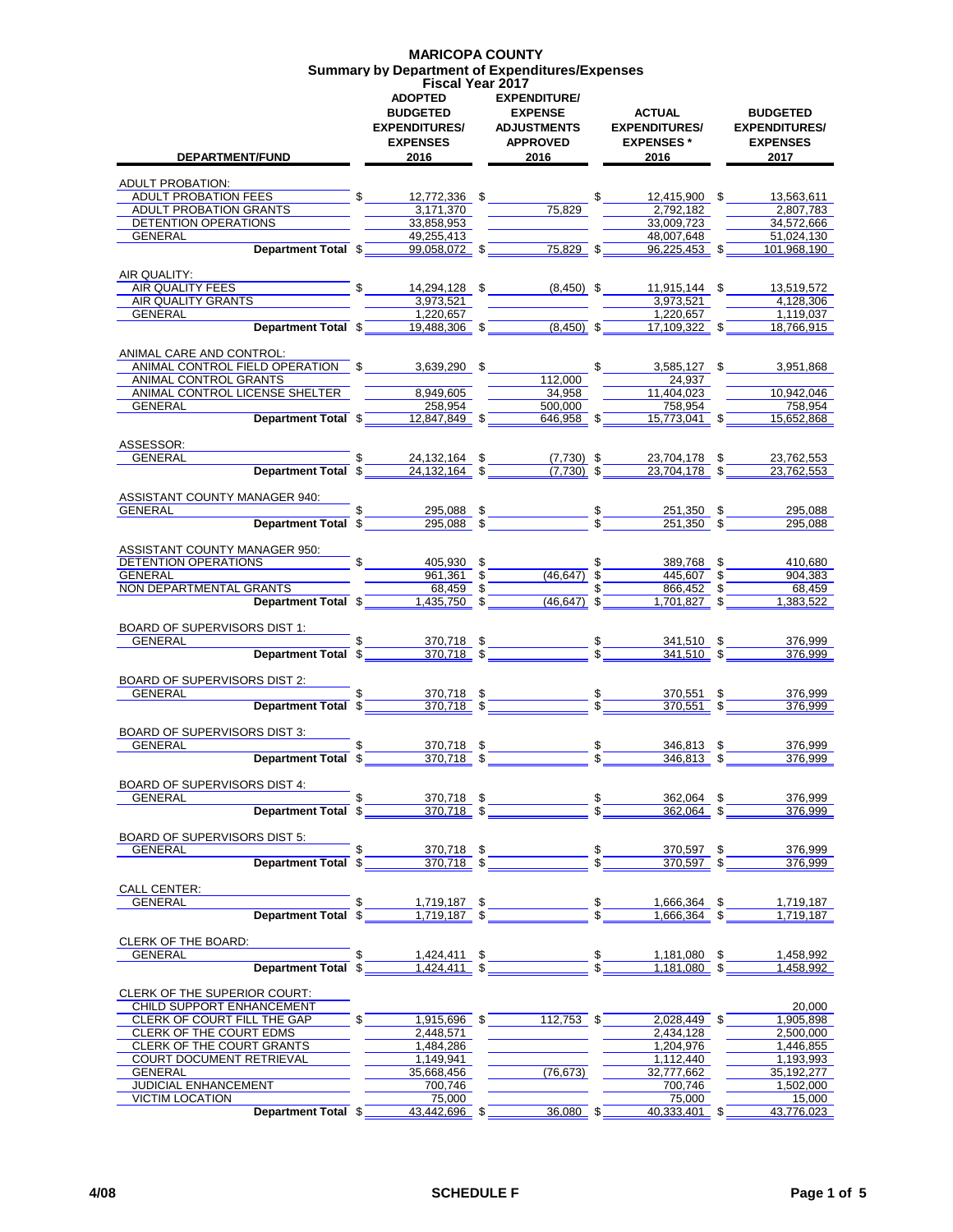|                                      |               |                                   | <b>Summary by Department of Expenditures/Expenses</b> |                                                                      |                      |
|--------------------------------------|---------------|-----------------------------------|-------------------------------------------------------|----------------------------------------------------------------------|----------------------|
|                                      |               | <b>Fiscal Year 2017</b>           |                                                       |                                                                      |                      |
|                                      |               | <b>ADOPTED</b>                    | <b>EXPENDITURE/</b>                                   |                                                                      |                      |
|                                      |               | <b>BUDGETED</b>                   | <b>EXPENSE</b>                                        | ACTUAL                                                               | <b>BUDGETED</b>      |
|                                      |               | <b>EXPENDITURES/</b>              | <b>ADJUSTMENTS</b>                                    | <b>EXPENDITURES/</b>                                                 | <b>EXPENDITURES/</b> |
|                                      |               | <b>EXPENSES</b>                   | <b>APPROVED</b>                                       | <b>EXPENSES</b> *                                                    | <b>EXPENSES</b>      |
| DEPARTMENT/FUND                      |               | 2016                              | 2016                                                  | 2016                                                                 | 2017                 |
| <b>CONSTABLES:</b>                   |               |                                   |                                                       |                                                                      |                      |
| GENERAL                              |               | 3,076,881 \$                      | $6,333$ \$                                            | 2,956,341 \$                                                         | 3,242,537            |
| Department Total \$                  |               | $3,076,881$ \$                    | $6,333$ \$                                            | $2,956,341$ \$                                                       | 3,242,537            |
|                                      |               |                                   |                                                       |                                                                      |                      |
| CONTRACT COUNSEL:                    |               |                                   |                                                       |                                                                      |                      |
| GENERAL                              |               | 55,543,889 \$                     |                                                       | $\frac{\$}{\$}$ $\frac{\$}{\$}$ $\frac{46,875,576}{46.875,576}$ $\$$ | 54,487,007           |
|                                      |               | Department Total \$ 55.543.889 \$ |                                                       |                                                                      | 54,487,007           |
| <b>CORRECTIONAL HEALTH:</b>          |               |                                   |                                                       |                                                                      |                      |
| DETENTION OPERATIONS                 |               | $\mathbb{S}$                      | 63,629,857 \$13,628 \$                                | 63,056,418 \$                                                        | 64,450,742           |
| GENERAL                              |               | 3,289,967                         | 17,835                                                | 3,158,551                                                            | 3,522,248            |
| Department Total \$                  |               | $66,919,824$ \$                   | $31,463$ \$                                           | 66,214,969 \$                                                        | 67,972,990           |
|                                      |               |                                   |                                                       |                                                                      |                      |
| <b>COUNTY ATTORNEY:</b>              |               |                                   |                                                       |                                                                      |                      |
| CHECK ENFORCEMENT PROGRAM            | \$            | $125,048$ \$                      |                                                       | $$ 119,559$ \$                                                       | 125,340              |
| COUNTY ATTORNEY FILL THE GAP         |               | 1,527,206                         |                                                       | 1,495,316                                                            | 1,494,911            |
| <b>COUNTY ATTORNEY GRANTS</b>        |               | 5,351,226                         | 517,369                                               | 5,868,595                                                            | 6,490,942            |
| COUNTY ATTORNEY RICO                 |               | 1.910.940                         | 1.500.000                                             | 3,314,916                                                            | 1,879,086            |
|                                      |               |                                   |                                                       |                                                                      |                      |
| <b>CRIM JUSTICE ENHANCEMENT</b>      |               | 1,573,727                         |                                                       | 1,499,286                                                            | 1,502,282            |
| <b>DIVERSION</b>                     |               | 2,567,536                         |                                                       | 2,395,412                                                            | 2,472,006            |
| GENERAL                              |               | 85,548,461                        |                                                       | 85,340,944                                                           | 87,639,468           |
| <b>VICTIM COMP RESTITUTION</b>       |               | 111,600                           |                                                       | 93,000                                                               | 164,759              |
| <b>VICTIM COMPENSATION INTEREST</b>  |               | 16,516                            |                                                       | 16.508                                                               | 19,756               |
| Department Total \$                  |               | 98,732,260 \$                     | 2,017,369 \$                                          | 100,143,536 \$                                                       | 101.788.550          |
|                                      |               |                                   |                                                       |                                                                      |                      |
| <b>COUNTY MANAGER:</b>               |               |                                   |                                                       |                                                                      |                      |
| GENERAL                              | $\frac{1}{2}$ | 2,577,919 \$                      |                                                       | 2,576,602 \$                                                         | 2,648,433            |
| NON DEPARTMENTAL GRANTS              |               | 5,000                             | 1,618,576                                             | 1,618,576                                                            | 326,455              |
| Department Total \$                  |               | $2,582,919$ \$                    | $1,618,576$ \$                                        | 4.195.178 \$                                                         | 2.974.888            |
|                                      |               |                                   |                                                       |                                                                      |                      |
| DEPUTY COUNTY MANAGER 920:           |               |                                   |                                                       |                                                                      |                      |
| GENERAL                              | $\frac{1}{2}$ | 1,473,270 \$                      |                                                       | $\frac{$}{\$}$ $\frac{1,389,706}{1,389,706}$ $\frac{8}{\$}$          | 1,473,270            |
| Department Total \$                  |               | $1,473,270$ \$                    |                                                       |                                                                      | 1,473,270            |
|                                      |               |                                   |                                                       |                                                                      |                      |
| <b>EDUCATION SERVICE:</b>            |               |                                   |                                                       |                                                                      |                      |
| DETENTION OPERATIONS                 |               |                                   | $\sim$<br>838,219 \$                                  | 158,269 \$                                                           | 679,906              |
| EDUCATIONAL SUPPLEMENTAL PROG        |               | 1,128,875                         |                                                       | 866,988                                                              | 876,785              |
| GENERAL                              |               | 2,910,770                         | (6, 161)                                              | 2,607,891                                                            | 2,976,772            |
| SCHOOL COMMUNICATION                 |               | 869,575                           | 25.157                                                | 687,383                                                              | 1,103,065            |
| <b>SCHOOL GRANTS</b>                 |               | 25,401,884                        | 531,497                                               | 23,556,888                                                           | 24,494,498           |
| SCHOOL TRANSPORTATION                |               | 600,000                           |                                                       | 599,357                                                              | 600,000              |
| SMALL SCHOOL SERVICE                 |               | 167.772                           |                                                       | 162.656                                                              | 109,551              |
| Department Total \$                  |               | 31,078,876 \$                     | 1,388,712 \$                                          | 28.639.432 \$                                                        | 30.840.577           |
|                                      |               |                                   |                                                       |                                                                      |                      |
| ELECTIONS:                           |               |                                   |                                                       |                                                                      |                      |
| <b>ELECTIONS GRANTS</b>              |               | 470,278 \$                        | 503,216 \$                                            | $316,343$ \$                                                         | 406,750              |
| GENERAL                              |               | 13,347,301                        | 1,100,000                                             | 14,406,256                                                           | 21,269,588           |
| Department Total \$                  |               | 13,817,579 \$                     | $1,603,216$ \$                                        | 14,722,599 \$                                                        | 21,676,338           |
|                                      |               |                                   |                                                       |                                                                      |                      |
| <b>EMERGENCY MANAGEMENT:</b>         |               |                                   |                                                       |                                                                      |                      |
| <b>EMERGENCY MANAGEMENT</b>          | \$            | 1,054,427 \$                      | 186,954 \$                                            | 1,133,880 \$                                                         | 1,018,170            |
| <b>GENERAL</b>                       |               | 250,989                           |                                                       | 245.997                                                              | 253,651              |
| PALO VERDE                           |               | 760.839                           |                                                       | 676,340                                                              | 791,986              |
| Department Total \$                  |               | $2,066,255$ \$                    | 186,954 \$                                            | $2,056,217$ \$                                                       | 2.063.807            |
|                                      |               |                                   |                                                       |                                                                      |                      |
| <b>EMPLOYEE BENEFITS AND HEALTH:</b> |               |                                   |                                                       |                                                                      |                      |
| <b>40 PERCENT STD</b>                | \$            | 161,260 \$                        |                                                       | \$<br>86,693 \$                                                      | 203,520              |
| 50 PERCENT STD                       |               | 408,473                           |                                                       | 373,241                                                              | 530,448              |
| 60 PERCENT STD                       |               | 2,207,008                         |                                                       | 2,041,753                                                            | 2,107,539            |
| BEHAVIORAL HEALTH                    |               | 1,760,590                         |                                                       | 1,371,710                                                            | 1,536,123            |
| BENEFIT ADMINISTRATION               |               | 3,005,916                         |                                                       | 2,829,399                                                            | 3,205,916            |
| BENEFITS ELIMINATIONS                |               | (1, 157, 990)                     |                                                       | (1, 192, 495)                                                        | (1, 157, 990)        |
| COINSURANCE PHARMACY                 |               | 18,072,572                        |                                                       | 21,066,848                                                           | 22,131,797           |
| DEPENDENT LIFE                       |               | 345,300                           |                                                       | 410,045                                                              | 415,704              |
| <b>EMPLOYEE ASSISTANCE</b>           |               | 420,963                           |                                                       | 420,448                                                              | 420,354              |
| FI DENTAL PPO                        |               | 4,702,760                         |                                                       | 4,928,383                                                            | 5,176,907            |
| FI LIFE AND AD AND D                 |               | 597,992                           |                                                       | 633,286                                                              | 632,580              |
| FI PREPAID DENTAL                    |               | 225,977                           |                                                       | 229,129                                                              | 224,239              |
|                                      |               |                                   |                                                       |                                                                      |                      |
| FLEX SPENDING DEP CARE               |               | 801,620                           |                                                       | 1,044,177                                                            | 1,009,392            |
| FLEX SPENDING HEALTH                 |               | 2,269,651                         |                                                       | 2,330,962                                                            | 2,362,430            |
| <b>GENERAL</b>                       |               | 270,537                           |                                                       | 261,130                                                              | 276,946              |
| MEDICAL HDHP W HSA                   |               | 26,029,963                        |                                                       | 26,057,082                                                           | 26,684,781           |
| <b>MEDICAL HMO</b>                   |               | 52,845,683                        |                                                       | 48,740,024                                                           | 52,886,919           |
| <b>MEDICAL PPO</b>                   |               | 39,659,466                        |                                                       | 41,404,222                                                           | 40,883,745           |
| <b>ONSITE PHARMACY CLINIC</b>        |               | 2,003,810                         |                                                       | 2,083,944                                                            | 2,079,812            |
| PUBLIC HEALTH GRANTS                 |               | 7,935,127                         |                                                       | 6,975,131                                                            | 7,891,088            |
| SI DENTAL PPO                        |               | 4,530,902                         |                                                       | 4,585,615                                                            | 4,285,030            |

SUPPLEMENTAL LIFE 3,471,236 3,937,309 3,949,284 VISION 1,735,553 1,483,367 1,713,648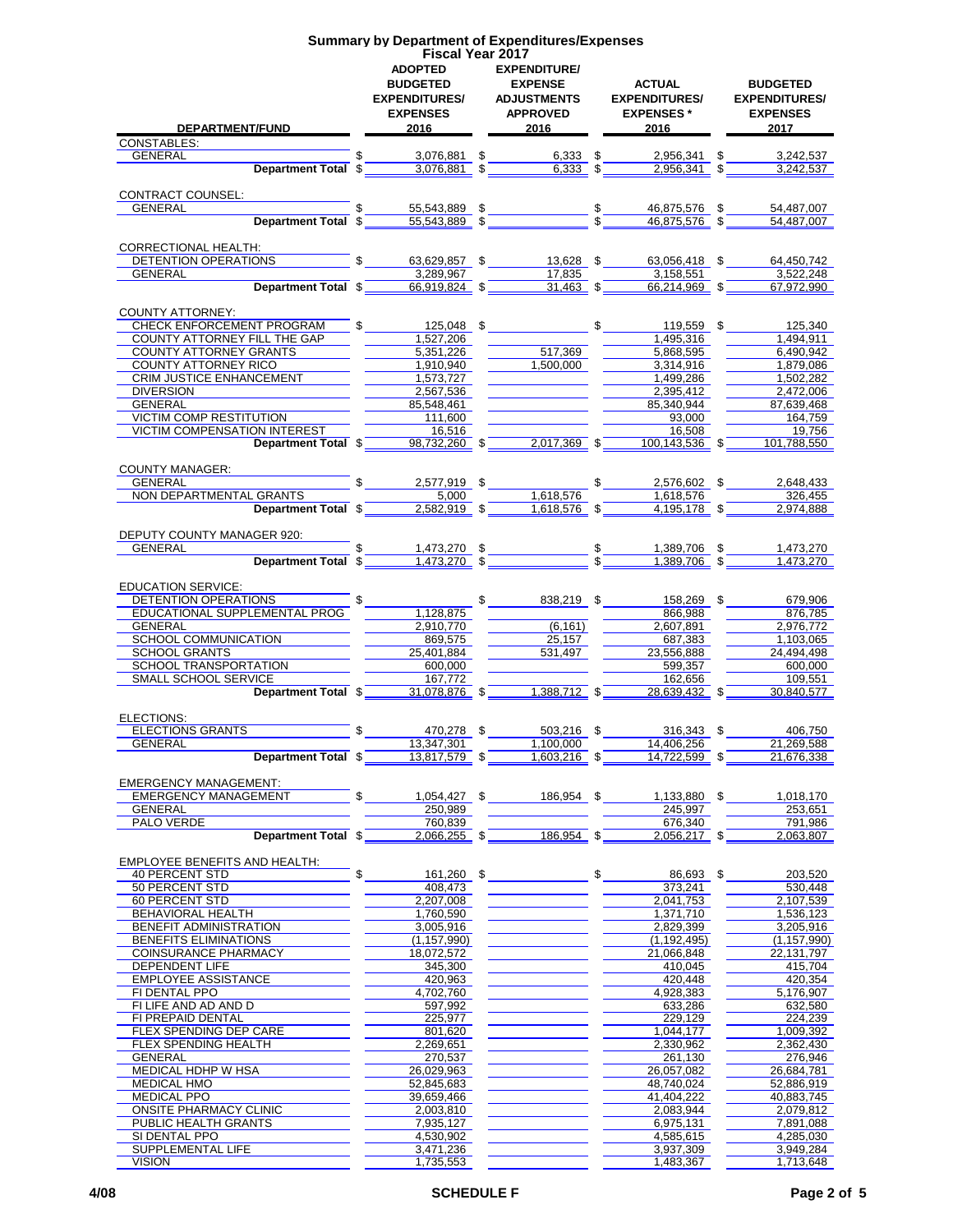|                                      |                               | <b>Fiscal Year 2017</b>   |               |                               |                      |
|--------------------------------------|-------------------------------|---------------------------|---------------|-------------------------------|----------------------|
|                                      | <b>ADOPTED</b>                | <b>EXPENDITURE/</b>       |               |                               |                      |
|                                      |                               |                           |               |                               |                      |
|                                      | <b>BUDGETED</b>               | <b>EXPENSE</b>            |               | <b>ACTUAL</b>                 | <b>BUDGETED</b>      |
|                                      | <b>EXPENDITURES/</b>          | <b>ADJUSTMENTS</b>        |               | <b>EXPENDITURES/</b>          | <b>EXPENDITURES/</b> |
|                                      |                               |                           |               |                               |                      |
|                                      | <b>EXPENSES</b>               | <b>APPROVED</b>           |               | <b>EXPENSES</b> *             | <b>EXPENSES</b>      |
| DEPARTMENT/FUND                      | 2016                          | 2016                      |               | 2016                          | 2017                 |
| <b>VOLUNTARY BENEFITS</b>            | 683,838                       |                           |               | 731,195                       | 731,400              |
|                                      |                               |                           |               |                               |                      |
| <b>WELLNESS</b>                      | 2,181,248                     |                           |               | 1.661.401                     | 1,861,873            |
| Department Total \$                  | 175,169,455 \$                |                           | \$            | 174,493,999                   | 182,043,485          |
|                                      |                               |                           |               |                               |                      |
|                                      |                               |                           |               |                               |                      |
| ENTERPRISE TECHNOLOGY:               |                               |                           |               |                               |                      |
| DETENTION OPERATIONS                 | 1,151,484 \$                  |                           | \$            | 1,120,567 \$                  | 984,584              |
| <b>GENERAL</b>                       | 39,148,184 \$                 | $(205, 869)$ \$           |               | 32,472,862 \$                 | 32,049,418           |
| TECHNOLOGY INFRASTRUCTURE            | 19,021,458 \$                 |                           |               | 20,147,194 \$                 | 22,840,873           |
|                                      |                               |                           |               |                               |                      |
| Department Total \$                  | 59,321,126 \$                 | $(205, 869)$ \$           |               | $53,740,623$ \$               | 55,874,875           |
|                                      |                               |                           |               |                               |                      |
| <b>ENVIRONMENTAL SERVICES:</b>       |                               |                           |               |                               |                      |
| ENVIRONMTL SVCS ENV HEALTH           |                               | 19,855,027 \$ (17,323) \$ |               | 19,426,079 \$                 | 20,014,780           |
|                                      |                               |                           |               |                               |                      |
| <b>GENERAL</b>                       | 4,168,995                     |                           |               | 4,168,995                     | 4,638,045            |
| ENVIRONMENTAL SERVICES GRANTS        |                               | 70,198                    |               | 70,198                        | 67.198               |
| Department Total \$                  | $24,024,022$ \$               | $52,875$ \$               |               | 23,665,272 \$                 | 24,720,023           |
|                                      |                               |                           |               |                               |                      |
|                                      |                               |                           |               |                               |                      |
| <b>EQUIPMENT SERVICES:</b>           |                               |                           |               |                               |                      |
| <b>EQUIPMENT SERVICES</b>            | $$17,822,193$ \$              | $(42,657)$ \$             |               | 16,561,029 \$                 | 17.861.193           |
| Department Total \$                  | 17,822,193 \$                 | $(42, 657)$ \$            |               | 16,561,029 \$                 | 17,861,193           |
|                                      |                               |                           |               |                               |                      |
|                                      |                               |                           |               |                               |                      |
| <b>FACILITIES MANAGEMENT:</b>        |                               |                           |               |                               |                      |
| DETENTION OPERATIONS                 | 27.043.973 \$                 | 1,119,904 \$              |               | 26,120,183 \$                 | 26.139.595           |
| <b>GENERAL</b>                       | 49,850,747                    | 117.095                   |               | 45.840.411                    | 46,105,227           |
|                                      |                               |                           |               |                               |                      |
| Department Total \$                  | 76,894,720 \$                 | $1,236,999$ \$            |               | 71,960,594 \$                 | 72.244.822           |
|                                      |                               |                           |               |                               |                      |
| FINANCE:                             |                               |                           |               |                               |                      |
| <b>GENERAL</b>                       | \$<br>2,855,401 \$            |                           |               | 2,604,278 \$                  | 2,855,401            |
|                                      |                               |                           |               |                               |                      |
| Department Total \$                  | $2,855,401$ \$                |                           |               | 2,604,278 \$                  | 2,855,401            |
|                                      |                               |                           |               |                               |                      |
| FLOOD CONTROL DISTRICT:              |                               |                           |               |                               |                      |
| FLOOD CONTROL ELECTRONIC STATES      | 32,495,393 \$                 |                           | $\mathbb{S}$  | 30,818,499 \$                 | 32,495,393           |
|                                      |                               |                           |               |                               |                      |
| FLOOD CONTROL CAPITAL PROJECTS       | 68,000,000                    |                           |               | 54,934,307                    | 77,446,654           |
| <b>FLOOD CONTROL GRANTS</b>          | 345.000                       | 258,774                   |               | 603,774                       | 5,000                |
| Department Total \$                  | 100,840,393 \$                | $258,774$ \$              |               | 86,356,580 \$                 | 109,947,047          |
|                                      |                               |                           |               |                               |                      |
| <b>HUMAN RESOURCES:</b>              |                               |                           |               |                               |                      |
|                                      |                               |                           |               |                               |                      |
| GENERAL                              | \$<br>4,440,245 \$            | $(24,320)$ \$             |               | 4,203,015 \$                  | 4,447,129            |
| Department Total \$                  | $4,440,245$ \$                | $(24, 320)$ \$            |               | 4,203,015 \$                  | 4.447.129            |
|                                      |                               |                           |               |                               |                      |
| HUMAN SERVICES:                      |                               |                           |               |                               |                      |
|                                      |                               |                           |               |                               |                      |
| <b>CDBG HOUSING TRUST</b>            | $\mathbb{S}$<br>20,143,632 \$ |                           | \$            | 6,427,403 \$                  | 6.231.776            |
| <b>GENERAL</b>                       | 2.380.912                     |                           |               | 2,378,802                     | 2.383.708            |
| HUMAN SERVICES GRANTS                | 45,246,229                    | (6,602)                   |               | 51,570,223                    | 51,490,687           |
|                                      | 67,770,773 \$                 | $(6, 602)$ \$             |               | $60,376,428$ \$               | 60.106.171           |
| Department Total \$                  |                               |                           |               |                               |                      |
|                                      |                               |                           |               |                               |                      |
| INTEGRATED CRIM JUSTICE INFO:        |                               |                           |               |                               |                      |
| DETENTION OPERATIONS                 | 1,730,987 \$                  |                           | \$            | 1,714,417 \$                  | 1,674,309            |
| Department Total \$                  | 1,730,987 \$                  |                           | \$            | 1,714,417 \$                  | 1,674,309            |
|                                      |                               |                           |               |                               |                      |
|                                      |                               |                           |               |                               |                      |
| INTERNAL AUDIT:                      |                               |                           |               |                               |                      |
| GENERAL                              | 1,855,357 \$                  |                           | \$            | 1,833,875 \$                  | 1,888,018            |
| Department Total \$                  | 1,855,357 \$                  |                           |               | $1,833,875$ \$                |                      |
|                                      |                               |                           |               |                               | 1,888,018            |
|                                      |                               |                           |               |                               |                      |
| <b>JUSTICE COURTS:</b>               |                               |                           |               |                               |                      |
| GENERAL                              | \$<br>18,337,008 \$           |                           |               | $\mathbb{S}$<br>18,160,382 \$ | 18.334.973           |
| <b>JUST COURTS PHOTO ENFORCEMENT</b> |                               |                           |               |                               | 9,000                |
|                                      |                               |                           |               |                               |                      |
| JUSTICE COURTS SPECIAL REVENUE       | 6,484,250                     |                           |               | 6,461,520                     | 6,742,238            |
| JUSTICE CT JUDICIAL ENHANCEMNT       | 737,183                       |                           |               | 574,539                       | 737,183              |
| Department Total \$                  | $25,558,441$ \$               |                           |               | 25,196,441 \$                 | 25,823,394           |
|                                      |                               |                           |               |                               |                      |
|                                      |                               |                           |               |                               |                      |
|                                      |                               |                           |               |                               |                      |
| <b>JUVENILE PROBATION:</b>           |                               |                           |               |                               |                      |
| DETENTION OPERATIONS                 | \$.<br>33,607,736 \$          |                           | \$            | 33, 157, 112 \$               | 34,219,259           |
| <b>GENERAL</b>                       | 17,872,534                    | (230,000)                 |               | 17,232,776                    | 17, 154, 428         |
|                                      |                               |                           |               |                               |                      |
| JUVENILE PROBATION DIVERSION         | 390,010                       |                           |               | 380,934                       | 388,597              |
| <b>JUVENILE PROBATION GRANTS</b>     | 3,811,356                     | 140,049                   |               | 3,339,797                     | 3,811,356            |
| JUVENILE PROBATION SPECIAL FEE       | 3,058,130                     |                           |               | 3,080,676                     | 3,080,665            |
| <b>JUVENILE RESTITUTION</b>          | 4,000                         |                           |               | 3,047                         | 10,007               |
|                                      |                               |                           |               |                               |                      |
| Department Total \$                  | 58,743,766 \$                 | $(89,951)$ \$             |               | 57,194,342 \$                 | 58,664,312           |
|                                      |                               |                           |               |                               |                      |
| LEGAL ADVOCATE:                      |                               |                           |               |                               |                      |
| <b>GENERAL</b>                       | \$<br>12,055,425 \$           |                           | $\mathsf{\$}$ | 11,683,662 \$                 | 12,046,888           |
|                                      |                               |                           |               |                               |                      |
| PUBLIC DEFENDER TRAINING             | 25,968                        |                           |               | 22,968                        | 35,014               |

**Summary by Department of Expenditures/Expenses**

**Department Total \$\_\_\_\_\_\_\_12,081,393\_ \$\_\_\_\_\_\_\_\_\_\_\_\_\_\_\_\_\_\_\_ \$\_\_\_\_\_\_\_11,706,630\_ \$\_\_\_\_\_\_\_12,081,902**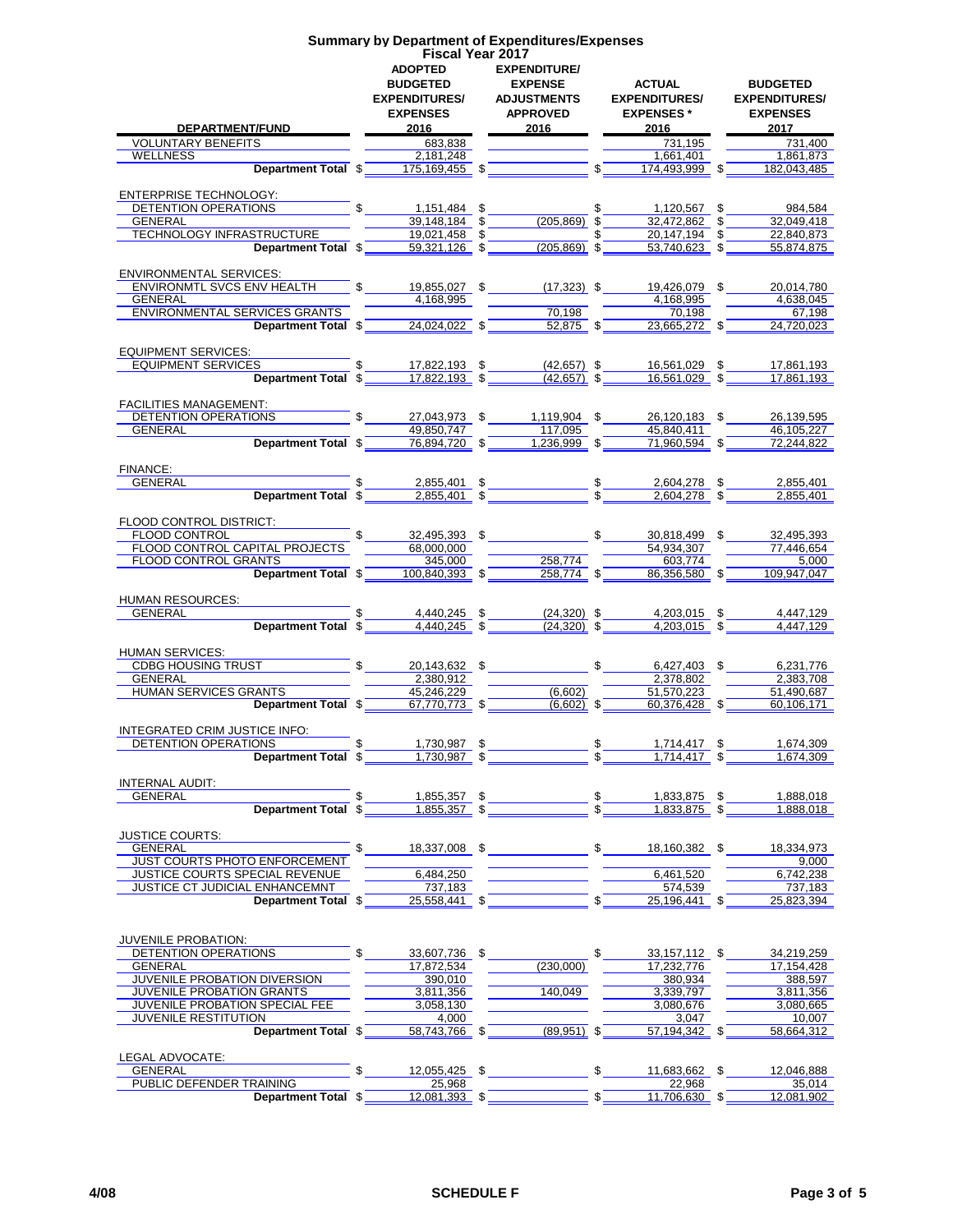#### **Summary by Department of Expenditures/Expenses Fiscal Year 2017 ADOPTED BUDGETED EXPENDITURES/ EXPENSES EXPENDITURE/ EXPENSE ADJUSTMENTS APPROVED ACTUAL EXPENDITURES/ EXPENSES \* BUDGETED EXPENDITURES/ EXPENSES DEPARTMENT/FUND 2016 2016 2016 2017** LEGAL DEFENDER:<br>GENERAL GENERAL \$ 13,258,636 \$ \$ 13,098,196 \$ 13,436,322 LEGAL DEFENDER FILL THE GAP 66,362<br>PUBLIC DEFENDER TRAINING 116,072 116,072 66,362 80,707 69,377 PUBLIC DEFENDER TRAINING<br> **Department Total**  $\overline{\text{S}}$  **116,072 S 13.441.070 S 13.445.266 S 113.572.061 Department Total \$** LIBRARY DISTRICT: LIBRARY DIST CAP IMPROVEMENT \$ \$ \$ \$ LIBRARY DISTRICT 24,910,145 26,186 24,812,397 21,631,223 LIBRARY DISTRICT GRANTS **1.55,612** 55,612 55,612 55,612 55,612 55,612 55,612 55,612 55,612 55,612 55,612 55,612 55,612 55,612 55,612 55,612 55,612 55,612 55,612 55,612 55,612 55,612 55,612 55,612 55,612 55,612 55,612 55,61 LIBRARY INTERGOVERNMENTAL **1.579,574** 4,579,574 4,579,574 4,579,574 4,643,727 **Department Total**  $\frac{29,489,719}{29,489,719}$   $\frac{3}{100}$   $\frac{4,579}{29,447,583}$   $\frac{4,579,574}{29,447,583}$ **Department Total \$** MANAGEMENT AND BUDGET: GENERAL \$ 2,431,156 \$ \$ 2,257,655 \$ 2,431,156 **Department Total**  $\frac{1}{3}$  $\frac{2,431,156}{2,431,156}$  $\frac{1}{3}$  $\frac{1}{3}$  $\frac{1}{2,257,655}$  $\frac{1}{3}$  $\frac{1}{2,431,156}$ MEDICAL EXAMINER:<br>GENERAL GENERAL \$ 8,791,501 \$ 127,510 \$ 8,609,735 \$ 10,398,183 MEDICAL EXAMINER GRANTS<br> **Department Total** \$ 8,791,501 \$ 8,7916 8,851 \$ 8,618,141 \$ 10,407,034 **Department Total \$** NON DEPARTMENTAL: COUNTY IMPROVEMENT DEBT  $\begin{array}{|l|l|l|}\n\hline\n\text{S} & \text{7,409,480} \\
\hline\n\text{2,171,297} & \text{5,176,288} \\
\hline\n\end{array}$  \$  $\begin{array}{|l|l|}\n\hline\n\text{10,131,463} & \text{$s$} \\
\hline\n\text{3,174,530} & \text{11,812,730} \\
\hline\n\end{array}$ CAPITAL LEASE DEBT SERVICE 2,171,297<br>COUNTY IMPROVEMENT 160,985 109 (19 129 271) 71.535 672 11,812,730 COUNTY IMPROVEMENT 160,985,109 (19,129,271) 71,535,672 114,988,194<br>DETENTION CAPITAL PROJECTS 12,497,806 263 4,550,000 133,615,467 DETENTION CAPITAL PROJECTS 12,497,806<br>DETENTION OPERATIONS 37,906,954 (9,396,825) 1,092,000 34,814,663 DETENTION OPERATIONS 37,906,954 (9,396,825) 1,092,000 34,814,663<br>DETENTION TECH CAP IMPROVEMENT 4,837,346 490,363 1,004,154 1,704,154 1,050,061 DETENTION TECH CAP IMPROVEMENT 4,837,346 490,363 1,704,154 1,050,061 GENERAL 289,015,578 4,877,568 238,255,549 323,114,671 GENERAL FUND CTY IMPROV 8,848,242 8,848,242 312,386 6,037,442 18,307,847<br>INTERGOVERNMENTAL CAP PROJ 127,500 127,500 6,000 6,000 123,300 INTERGOVERNMENTAL CAP PROJ 127,500 127,500 12382.006 INTERGOVERNMENTAL TECH PROJECT<br>NON DEPARTMENTAL GRANTS 37,091,664 (7,390,564) NON DEPARTMENTAL GRANTS 37,091,664 (7,390,564)<br>TECHNOLOGY CAP IMPROVEMENT 13,571,800 8,856,585 5,044,021 27,048,306 TECHNOLOGY CAP IMPROVEMENT  $\overline{13,571,800}$   $\overline{8,856,585}$   $\overline{33.328}$   $\overline{855}$   $\overline{27,048,306}$   $\overline{27,048,306}$   $\overline{27,048,306}$   $\overline{27,048,306}$ WASTE MANAGEMENT **Department Total**  $\overline{\text{S3,328}}$   $\overline{\text{S55,116,104}}$   $\overline{\text{S55}}$   $\overline{\text{S55}}$   $\overline{\text{S5}}$   $\overline{\text{S5,416,104}}$   $\overline{\text{S5,116,104}}$   $\overline{\text{S5,116,104}}$   $\overline{\text{S5,116,104}}$   $\overline{\text{S5,116,104}}$   $\overline{\text{S5,1$ **Department Total \$** PARKS AND RECREATION:<br>GENERAL GENERAL \$ 1,259,802 \$ 40,038 \$ 899,840 \$ 2,274,325 LAKE PLEASANT RECREATION SVCS 3,833,436 3,833,436 3,347,735 3,347,735 3,520,026 3,520,026 PARKS AND RECREATION GRANTS 13,990 13,990 13,990 13,990 34,696 PARKS DONATIONS 324,237<br>
PARKS ENHANCEMENT FUND 5,977,245 PARKS ENHANCEMENT FUND 5,977,245<br>PARKS SOUVENIR 362,544 396,182 PARKS SOUVENIR 362,544 362,544 396,182<br>SPUR CROSS RANCH CONSERVATION 405,609 405,609 316,848 403,969 SPUR CROSS RANCH CONSERVATION<br>
Department Total  $\frac{405,609}{12,176,863}$   $\frac{240,038}{140,038}$   $\frac{316,848}{10,600,791}$   $\frac{403,969}{13,515,734}$ **Department Total \$** PLANNING AND DEVELOPMENT:<br>GENERAL GENERAL \$ 868,232 \$ \$ 868,232 \$ 868,232 PLANNING AND DEVELOPMENT FEES 8,178,791 744,930 9047,023 8 744,930 9047,023 8 8,528,751 **Department Total \$** PROCUREMENT SERVICES:<br>GENERAL  $\frac{12,487,658}{2,487,658}$  \$  $\frac{2,487,658}{2,487,658}$  \$  $\frac{2,438,032}{2,438,032}$ REPROGRAPHICS **Department Total**  $\overline{\text{S} = \begin{bmatrix} 845,217 \\ 3,332,875 \end{bmatrix}} \cdot \overline{\text{S} = \begin{bmatrix} 780,445 \\ 3,368,103 \end{bmatrix}} \cdot \overline{\text{S} = \begin{bmatrix} 827,284 \\ 3,265,316 \end{bmatrix}}$ **Department Total \$** PROTECTIVE SERVICES: DETENTION OPERATIONS  $\begin{array}{ccc} \circ & \circ & \circ \end{array}$ **GENERAL Department Total \$**  $\frac{1}{\sqrt{1-\frac{1}{2}}}\left(\sqrt{1-\frac{1}{2}-\frac{1}{2}}\right)$ PUBLIC ADVOCATE:<br>GENERAL  $\frac{1}{3}$  9,441,291 \$  $\frac{1}{3}$   $\frac{1}{3}$  9,074,077 \$ 9,297,577<br> $\frac{1}{3}$  9,441,291 \$  $\frac{1}{3}$   $\frac{1}{3}$  9,074,077 \$ 9,297.577 **Department Total \$ PUBLIC DEFENDER:**<br>GENERAL  $$ 40,490,466 \text{ } $ 5 40,695,596 \text{ } $ 41,570,118$ PUBLIC DEFENDER FILL THE GAP 1,011,395 1,011,395 1,011,395 1,011,395 1,011,395 1,011,395 1,011,490 813,470 813,470<br>PUBLIC DEFENDER GRANTS 222.141 222.141 222.141 PUBLIC DEFENDER GRANTS 237,289<br>PUBLIC DEFENDER TRAINING 516,130 PUBLIC DEFENDER TRAINING<br> **Department Total**  $\overline{\text{S}}$  516,130<br>
42.258.762  $\overline{\text{S}}$  5 337,810<br> **Department Total**  $\overline{\text{S}}$  42.255.280  $\overline{\text{S}}$   $\overline{\text{S}}$  42.258.762  $\overline{\text{S}}$  42.943.539 **Department Total \$** PUBLIC FIDUCIARY: GENERAL \$ 3,201,348 \$ 101,435 \$ 3,128,257 \$ 3,857,641 **Department Total**  $\frac{1}{2}$  $\frac{3,201,348}{3,428,48}$  $\frac{1}{2}$  $\frac{101,435}{3,428,257}$  $\frac{1}{2}$  $\frac{3,128,257}{3,428,257}$  $\frac{1}{2}$

PUBLIC HEALTH:<br>GENERAL

GENERAL \$ 11,814,181 \$ \$ 11,566,434 \$ 11,825,728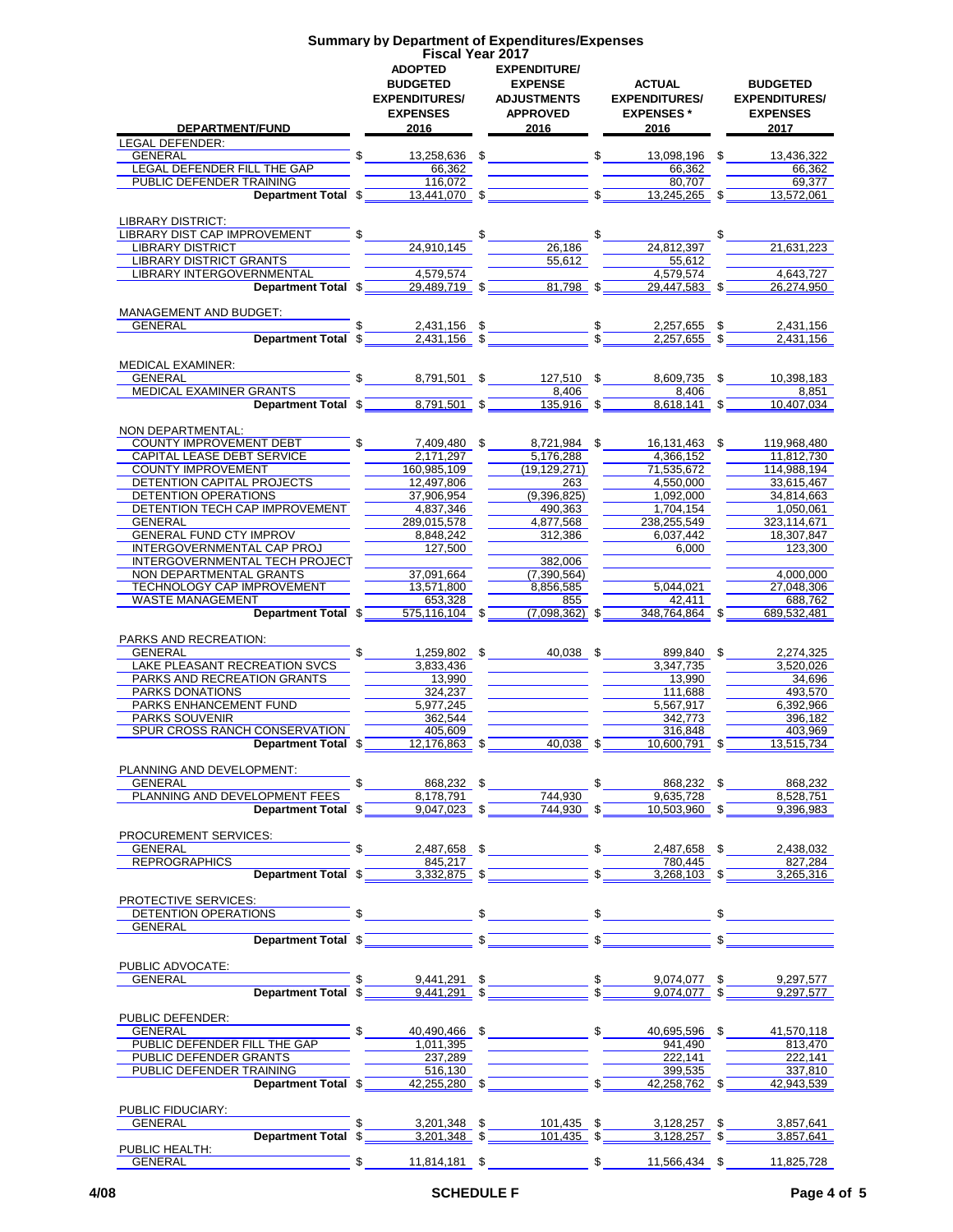|                                                         | <b>Fiscal Year 2017</b><br><b>ADOPTED</b><br><b>BUDGETED</b><br><b>EXPENDITURES/</b> |  | <b>EXPENDITURE/</b><br><b>EXPENSE</b><br><b>ADJUSTMENTS</b> |                    | <b>ACTUAL</b><br><b>EXPENDITURES/</b>         |   | <b>BUDGETED</b><br><b>EXPENDITURES/</b> |  |
|---------------------------------------------------------|--------------------------------------------------------------------------------------|--|-------------------------------------------------------------|--------------------|-----------------------------------------------|---|-----------------------------------------|--|
|                                                         | <b>EXPENSES</b>                                                                      |  | <b>APPROVED</b>                                             |                    | <b>EXPENSES*</b>                              |   | <b>EXPENSES</b>                         |  |
| DEPARTMENT/FUND                                         | 2016                                                                                 |  | 2016                                                        |                    | 2016                                          |   | 2017                                    |  |
| PUBLIC HEALTH FEES<br>PUBLIC HEALTH GRANTS              | 6,638,299<br>44,121,225                                                              |  | 715,210                                                     |                    | 6,331,555<br>47,567,141                       |   | 6,725,791<br>42,884,495                 |  |
| Department Total \$                                     | 62,573,705 \$                                                                        |  | $715,210$ \$                                                |                    | 65,465,130                                    |   | 61,436,014                              |  |
| RECORDER:                                               |                                                                                      |  |                                                             |                    |                                               |   |                                         |  |
| <b>GENERAL</b>                                          | \$<br>2,185,621 \$                                                                   |  |                                                             | \$                 | 2,072,852 \$                                  |   | 2.322.447                               |  |
| RECORDERS SURCHARGE                                     | 5,490,958                                                                            |  |                                                             |                    | 5.022.556                                     |   | 4,567,089                               |  |
| Department Total \$                                     | 7,676,579 \$                                                                         |  |                                                             | $\mathbf{\hat{s}}$ | 7.095.408 \$                                  |   | 6,889,536                               |  |
| <b>RISK MANAGEMENT:</b>                                 |                                                                                      |  |                                                             |                    |                                               |   |                                         |  |
| <b>RISK MANAGEMENT</b>                                  | 33,338,997                                                                           |  |                                                             |                    | 33,338,997                                    |   | 33,338,997                              |  |
| Department Total \$                                     | 33,338,997 \$                                                                        |  |                                                             | \$                 | 33,338,997 \$                                 |   | 33,338,997                              |  |
| SHERIFF:                                                |                                                                                      |  |                                                             |                    |                                               |   |                                         |  |
| DETENTION OPERATIONS                                    | 214,140,230 \$                                                                       |  |                                                             | \$                 | 211,400,781 \$                                |   | 218,619,446                             |  |
| <b>GENERAL</b>                                          | 114,650,913                                                                          |  | (682, 724)                                                  |                    | 112,351,871                                   |   | 109,360,459                             |  |
| <b>INMATE HEALTH SERVICES</b>                           | 600,873                                                                              |  |                                                             |                    | 600,873                                       |   | 476,570                                 |  |
| <b>INMATE SERVICES</b><br>OFFICER SAFETY EQUIPMENT      | 11,250,326<br>52,000                                                                 |  | 750,000                                                     |                    | 11,565,623<br>10.777                          |   | 9.596.352<br>52.000                     |  |
| SHERIFF DONATIONS                                       | 26,774                                                                               |  |                                                             |                    | 61,680                                        |   | 33,969                                  |  |
| SHERIFF GRANTS                                          | 7,184,985                                                                            |  | 411,328                                                     |                    | 7,465,907                                     |   | 7,624,572                               |  |
| SHERIFF JAIL ENHANCEMENT                                | 2,718,942                                                                            |  |                                                             |                    | 2,268,942                                     |   | 1,932,444                               |  |
| SHERIFF RICO                                            | 1.750.000                                                                            |  |                                                             |                    | 1,750,000                                     |   | 1,750,000                               |  |
| SHERIFF TOWING AND IMPOUND                              | 226,100                                                                              |  |                                                             |                    | 226,100                                       |   | 226.529                                 |  |
| Department Total \$                                     | 352,601,143 \$                                                                       |  | 478,604 \$                                                  |                    | 347,702,554 \$                                |   | 349,672,341                             |  |
| STADIUM DISTRICT:                                       |                                                                                      |  |                                                             |                    |                                               |   |                                         |  |
| <b>BALLPARK OPERATIONS</b>                              | \$.<br>1.711.052 \$                                                                  |  |                                                             | \$                 | 1,704,571                                     | S | 1,578,826                               |  |
| CACTUS LEAGUE OPERATIONS                                | 1.297.259                                                                            |  |                                                             |                    | 1.297.170                                     |   | 1,297,259                               |  |
| LONG TERM PROJECT RESERVE                               | 4,003,000                                                                            |  | 226,952                                                     |                    | 4,224,340                                     |   | 4,058,000                               |  |
| STADIUM DISTRICT DEBT SERVICE                           | 3,701,623                                                                            |  |                                                             |                    | 3,701,615                                     |   | 3,705,813                               |  |
| Department Total \$                                     | 10,712,934 \$                                                                        |  | 226,952 \$                                                  |                    | 10,927,696 \$                                 |   | 10,639,898                              |  |
| <b>SUPERIOR COURT:</b>                                  |                                                                                      |  |                                                             |                    |                                               |   |                                         |  |
| CHILDRENS ISSUES EDUCATION                              | \$<br>115,007 \$                                                                     |  |                                                             | \$                 | 10,007 \$                                     |   |                                         |  |
| CONCILIATION COURT FEES                                 | 1,578,566                                                                            |  |                                                             |                    | 1,578,566                                     |   | 1,583,362                               |  |
| DOM REL MEDIATION EDUCATION                             | 180,600                                                                              |  |                                                             |                    | 180,600                                       |   | 200,600                                 |  |
| <b>EXPEDITED CHILD SUPPORT</b>                          | 713,621                                                                              |  |                                                             |                    | 713,621                                       |   | 677,500                                 |  |
| <b>GENERAL</b><br><b>JUDICIAL ENHANCEMENT</b>           | 87,424,770<br>505,901                                                                |  | 265,036                                                     |                    | 87,984,521                                    |   | 85,692,226<br>499,000                   |  |
| LAW LIBRARY                                             | 1,165,971                                                                            |  |                                                             |                    | 447,192<br>592.851                            |   | 1,165,971                               |  |
| PROBATE FEES                                            | 530,756                                                                              |  |                                                             |                    | 530,756                                       |   | 442,000                                 |  |
| SPOUSAL MAINT ENF ENHANCEMENT                           | 108,000                                                                              |  |                                                             |                    | 108,000                                       |   | 108,000                                 |  |
| <b>SUPERIOR COURT BUILDING REPAIR</b>                   |                                                                                      |  | 412,619                                                     |                    | 412,619                                       |   | 1.650.474                               |  |
| SUPERIOR COURT FILL THE GAP                             | 2,218,728                                                                            |  | (15, 828)                                                   |                    | 2.202.900                                     |   | 2,202,900                               |  |
| <b>SUPERIOR COURT GRANTS</b>                            | 3,432,507                                                                            |  | 467,059                                                     |                    | 2,519,542                                     |   | 3,432,507                               |  |
| SUPERIOR COURT SPECIAL REVENUE<br>Department Total \$   | 5,294,757<br>103,269,184 \$                                                          |  | <u>1,128,886</u> \$                                         |                    | 5,280,639<br>102,561,814 \$                   |   | 5,128,154<br>102,782,694                |  |
|                                                         |                                                                                      |  |                                                             |                    |                                               |   |                                         |  |
| TRANSPORTATION:                                         |                                                                                      |  |                                                             |                    |                                               |   |                                         |  |
| TRANSPORTATION CAPITAL PROJECT \$                       | 94,370,570 \$                                                                        |  |                                                             | \$                 | 53,877,602 \$                                 |   | 100,221,196                             |  |
| <b>TRANSPORTATION GRANTS</b>                            | 250,939                                                                              |  | 95,889                                                      |                    | 346,828<br>58.543.784                         |   | 320,000                                 |  |
| <b>TRANSPORTATION OPERATIONS</b><br>Department Total \$ | 60,476,967<br>155,098,476 \$                                                         |  | (140, 979)<br>$(45,090)$ \$                                 |                    | 112,768,214 \$                                |   | 69,105,324<br>169,646,520               |  |
|                                                         |                                                                                      |  |                                                             |                    |                                               |   |                                         |  |
| TREASURER:                                              |                                                                                      |  |                                                             |                    |                                               |   |                                         |  |
| <b>GENERAL</b>                                          | 5,059,279 \$                                                                         |  |                                                             |                    | 5,059,250 \$                                  |   | 6,286,502                               |  |
| <b>TAXPAYER INFORMATION</b><br>Department Total \$      | 304,341<br>$5,363,620$ \$                                                            |  |                                                             |                    | 5.059.250 \$                                  |   | 304,341                                 |  |
|                                                         |                                                                                      |  |                                                             |                    |                                               |   | 6,590,843                               |  |
| WASTE RESOURCES AND RECYCLING:                          |                                                                                      |  |                                                             |                    |                                               |   |                                         |  |
| GENERAL                                                 | 3,231,384 \$                                                                         |  |                                                             |                    | 3,109,991 \$                                  |   | 4.186.564                               |  |
| <b>WASTE TIRE</b>                                       | 4,751,611                                                                            |  | 100.000                                                     |                    | 4,838,611                                     |   | 4,751,611                               |  |
| Department Total \$                                     | 7,982,995 \$                                                                         |  | 100,000 \$                                                  |                    | 7,948,602 \$                                  |   | 8,938,175                               |  |
| ELIMINATIONS COUNTY:                                    |                                                                                      |  |                                                             |                    |                                               |   |                                         |  |
| <b>ELIMINATIONS</b>                                     | \$<br>$(181, 990, 122)$ \$                                                           |  |                                                             | \$                 | $(182, 828, 948)$ \$                          |   | (198, 979, 997)                         |  |
| Department Total \$                                     | $(181,990,122)$ \$                                                                   |  |                                                             |                    | $(182.828.948)$ \$                            |   | (198,979,997)                           |  |
|                                                         |                                                                                      |  |                                                             |                    |                                               |   |                                         |  |
| ELIMINATIONS COUNTY AND DIST:<br><b>ELIMINATIONS</b>    |                                                                                      |  |                                                             |                    |                                               |   |                                         |  |
| <b>Department Total</b>                                 | $(8,756,762)$ \$<br>\$<br>$(8,756,762)$ \$                                           |  |                                                             | \$                 | $(8,756,762)$ \$<br>$(8,756,762)$ \$          |   | (9,303,927)<br>(9,303,927)              |  |
|                                                         |                                                                                      |  |                                                             |                    |                                               |   |                                         |  |
|                                                         |                                                                                      |  |                                                             |                    | $5,338,229$ \$ 2,040,988,041 \$ 2,493,565,944 |   |                                         |  |

**Summary by Department of Expenditures/Expenses**

\*Includes actual expenditures/expenses recognized on the modified accrual or accrual basis as of the date the proposed budget was prepared, plus estimated expenditures/expenses for the remainder of the fiscal year.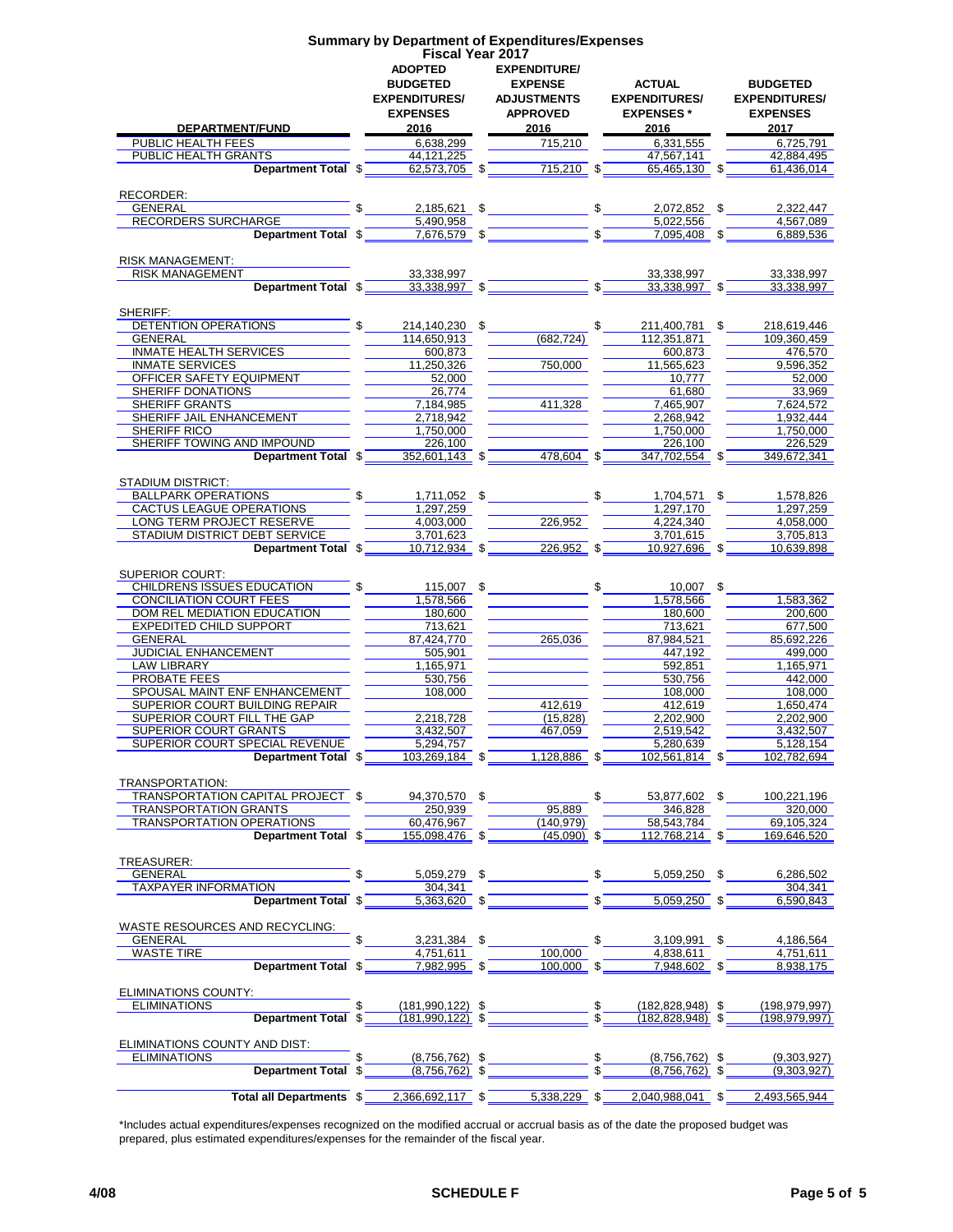### **Maricopa County , Flood Control District, Library District, Stadium District**

**Full-Time Employees and Personnel Compensation**

| <b>Fiscal Year 2017</b> |  |
|-------------------------|--|

|                                                                    | <b>Full-Time</b><br>Equivalent<br>(FTE)<br>2017 | <b>Employee Salaries</b><br>and Hourly Costs<br>FY 2017 | <b>Retirement Costs</b><br>FY 2017 | <b>Healthcare Costs</b><br>FY 2017 | <b>Other Benefit</b><br>Costs<br>FY 2017 | <b>Total Estimated</b><br>Personnel<br>Compensation<br>FY 2017 |  |
|--------------------------------------------------------------------|-------------------------------------------------|---------------------------------------------------------|------------------------------------|------------------------------------|------------------------------------------|----------------------------------------------------------------|--|
| <b>FUND</b>                                                        |                                                 |                                                         |                                    |                                    |                                          |                                                                |  |
| <b>GENERAL FUND</b>                                                | 7,918.69                                        | 380,238,543                                             | 64,512,738                         | 70,228,281                         | 35,224,718                               | 550,204,280                                                    |  |
| <b>Regular Staff</b>                                               | 7,553.13                                        | 376,952,404                                             | 64,512,738                         | 70,228,281                         | 34,542,097                               | 546,235,520                                                    |  |
| <b>Temporary Staff</b>                                             | 365.57                                          | 3,286,139                                               |                                    |                                    | 682,621                                  | 3,968,760                                                      |  |
| SPECIAL REVENUE FUNDS<br><b>Regular Staff</b>                      |                                                 |                                                         |                                    |                                    |                                          |                                                                |  |
| 201 - ADULT PROBATION FEES                                         | 1.50                                            | 8,598,039                                               | 970,939                            | 1,815,883                          | 726,314                                  | 12,111,174                                                     |  |
| 204 - JUSTICE CT JUDICIAL ENHANCEMNT                               | 3.00                                            | 217,179                                                 | 20,486                             | 33,244                             | 22,051                                   | 292,959                                                        |  |
| 205 - COURT DOCUMENT RETRIEVAL                                     | 25.00                                           | 796,479                                                 | 88,995                             | 245,579                            | 62,939                                   | 1,193,993                                                      |  |
| 207 - PALO VERDE                                                   | 6.00                                            | 337,037                                                 | 38,417                             | 68,474                             | 25,845                                   | 469,772                                                        |  |
| 208 - JUDICIAL ENHANCEMENT<br>209 - PUBLIC DEFENDER TRAINING       | 8.00<br>3.00                                    | 579.043<br>139,793                                      | 52,470<br>16,048                   | 86,718<br>34,200                   | 58,405<br>10,720                         | 776,635<br>200,761                                             |  |
| 211 - ADULT PROBATION GRANTS                                       | 24.00                                           | 1,228,626                                               | 137,097                            | 261,930                            | 158,808                                  | 1,786,461                                                      |  |
| 215 - EMERGENCY MANAGEMENT                                         | 8.00                                            | 547,251                                                 | 62,297                             | 103,821                            | 42,601                                   | 755,969                                                        |  |
| 216 - CLERK OF THE COURT GRANTS                                    | $\overline{\phantom{a}}$                        | 1,027,267                                               | 115,748                            | 217,028                            | 86,811                                   | 1,446,855                                                      |  |
| 217 - CDBG HOUSING TRUST                                           | 6.00                                            | 401,430                                                 | 41,370                             | 66,343                             | 36,480                                   | 545,622                                                        |  |
| 218 - CLERK OF COURT FILL THE GAP                                  | 47.00                                           | 1,226,900                                               | 133,850                            | 404,471                            | 97,971                                   | 1,863,192                                                      |  |
| 219 - COUNTY ATTORNEY GRANTS                                       | 54.00                                           | 2,547,750                                               | 273,258                            | 465,121                            | 258,387                                  | 3,544,516                                                      |  |
| 220 - DIVERSION                                                    | 28.00                                           | 1,589,232                                               | 182,441                            | 319,200                            | 200,501                                  | 2,291,374                                                      |  |
| 221 - COUNTY ATTORNEY FILL THE GAP                                 | 24.00                                           | 970,604                                                 | 111,425                            | 273,600                            | 99,257                                   | 1,454,886                                                      |  |
| 222 - HUMAN SERVICES GRANTS<br>225 - SPUR CROSS RANCH CONSERVATION | 523.50<br>2.00                                  | 16,859,401                                              | 2,163,651                          | 5,407,490                          | 1,726,696                                | 26, 157, 238<br>230,342                                        |  |
| 226 - PLANNING AND DEVELOPMENT FEES                                | 100.00                                          | 157,586<br>4,271,427                                    | 17,911<br>510,398                  | 40,616<br>810,714                  | 14,229<br>372,831                        | 5,965,371                                                      |  |
| 227 - JUVENILE PROBATION GRANTS                                    | 38.00                                           | 2,380,553                                               | 435,682                            | 459,981                            | 182,406                                  | 3,458,621                                                      |  |
| 228 - JUVENILE PROBATION SPECIAL FEE                               | ÷,                                              | 2,187,272                                               | 246,453                            | 462,100                            | 184,840                                  | 3,080,665                                                      |  |
| 232 - TRANSPORTATION OPERATIONS                                    | 421.00                                          | 20,153,226                                              | 2,259,948                          | 4,236,540                          | 1,895,693                                | 28,545,406                                                     |  |
| 233 - PUBLIC DEFENDER GRANTS                                       | 2.00                                            | 162,190                                                 | 18,641                             | 22,273                             | 14,028                                   | 217,133                                                        |  |
| 236 - RECORDERS SURCHARGE                                          | 27.00                                           | 1,894,029                                               | 215,350                            | 303,293                            | 154.744                                  | 2,567,416                                                      |  |
| 238 - SUPERIOR COURT GRANTS                                        | 41.99                                           | 2,252,303                                               | 257,107                            | 415,391                            | 156,895                                  | 3,081,696                                                      |  |
| 239 - PARKS SOUVENIR                                               | ÷,                                              | 21,700                                                  | 2,445                              | 4,585                              | 1,935                                    | 30,665                                                         |  |
| 240 - LAKE PLEASANT RECREATION SVCS                                | 29.00                                           | 1,164,179                                               | 124,146                            | 293,220                            | 98,883                                   | 1,680,429                                                      |  |
| 241 - PARKS ENHANCEMENT FUND<br>244 - LIBRARY DISTRICT             | 50.75<br>117.73                                 | 2,026,645<br>5,592,397                                  | 236,726<br>650,090                 | 514,042<br>1,331,760               | 196,731<br>496,631                       | 2,974,144<br>8,070,879                                         |  |
| 245 - JUSTICE COURTS SPECIAL REVENUE                               | $\sim$                                          | 4,002,462                                               | 450,982                            | 845,591                            | 338,236                                  | 5,637,270                                                      |  |
| 246 - LIBRARY INTERGOVERNMENTAL                                    | 47.00                                           | 1,696,753                                               | 207,543                            | 527,147                            | 138,299                                  | 2,569,742                                                      |  |
| 249 - NON DEPARTMENTAL GRANTS                                      | 1.00                                            | 36,751                                                  | 4,435                              | 8,094                              | 2,976                                    | 52,257                                                         |  |
| 250 - CACTUS LEAGUE OPERATIONS                                     | $\epsilon$                                      | 9,173                                                   | 1,034                              | 1,938                              | 775                                      | 12,920                                                         |  |
| 251 - SHERIFF GRANTS                                               | 27.00                                           | 2,091,138                                               | 391,816                            | 225,384                            | 639,986                                  | 3,348,324                                                      |  |
| 252 - INMATE SERVICES                                              | 133.00                                          | 3,595,798                                               | 478,272                            | 1,018,509                          | 322,334                                  | 5,414,913                                                      |  |
| 253 - BALLPARK OPERATIONS                                          | 5.00                                            | 298,199                                                 | 32,179                             | 49,322                             | 21,833                                   | 401,533                                                        |  |
| 255 - DETENTION OPERATIONS                                         | 3,746.35                                        | 209,682,740                                             | 30,335,553                         | 44,662,197                         | 19,900,794                               | 304,581,285                                                    |  |
| 256 - PROBATE FEES<br>257 - CONCILIATION COURT FEES                | $\blacksquare$<br>$\sim$                        | 278,306<br>974,092                                      | 31,358<br>109,757                  | 58,797<br>205,794                  | 23,519<br>82,318                         | 391,980<br>1,371,960                                           |  |
| 258 - SHERIFF TOWING AND IMPOUND                                   | 2.00                                            | 85,418                                                  | 30,065                             | 22,800                             | 8,930                                    | 147,213                                                        |  |
| 259 - SUPERIOR COURT SPECIAL REVENUE                               | $\overline{\phantom{a}}$                        | 3,148,140                                               | 354,720                            | 665,100                            | 266,040                                  | 4,434,000                                                      |  |
| 261 - LAW LIBRARY                                                  | 3.00                                            | 101,534                                                 | 11,654                             | 21,889                             | 7,768                                    | 142,845                                                        |  |
| 262 - PUBLIC DEFENDER FILL THE GAP                                 | 9.00                                            | 552,016                                                 | 63,368                             | 100,225                            | 42,629                                   | 758,238                                                        |  |
| 263 - LEGAL DEFENDER FILL THE GAP                                  | $\blacksquare$                                  | 47,117                                                  | 5,309                              | 9,954                              | 3,982                                    | 66,362                                                         |  |
| 264 - SUPERIOR COURT FILL THE GAP                                  | 32.00                                           | 1,372,182                                               | 217,434                            | 350,324                            | 78,577                                   | 2,018,517                                                      |  |
| 265 - PUBLIC HEALTH FEES                                           | 63.00                                           | 2,679,701                                               | 301,474                            | 727,282                            | 226,129                                  | 3,934,586                                                      |  |
| 266 - CHECK ENFORCEMENT PROGRAM                                    | 2.00                                            | 77,467                                                  | 8,894                              | 22,800                             | 7,846                                    | 117,007                                                        |  |
| 267 - CRIM JUSTICE ENHANCEMENT<br>271 - EXPEDITED CHILD SUPPORT    | 19.00<br>÷,                                     | 1,022,433                                               | 115,486                            | 213.115                            | 148,609                                  | 1,499,643                                                      |  |
| 273 - VICTIM LOCATION                                              | ÷,                                              | 424,978<br>10,650                                       | 47,885<br>1,200                    | 89,784<br>2,250                    | 35,914<br>900                            | 598,560<br>15,000                                              |  |
| 274 - CLERK OF THE COURT EDMS                                      | 48.00                                           | 1,429,637                                               | 160,352                            | 406,855                            | 112,282                                  | 2,109,126                                                      |  |
| 275 - JUVENILE PROBATION DIVERSION                                 | 4.00                                            | 266,660                                                 | 54,311                             | 44,702                             | 21,759                                   | 387,432                                                        |  |
| 276 - SPOUSAL MAINT ENF ENHANCEMENT                                | $\overline{\phantom{a}}$                        | 76,680                                                  | 8,640                              | 16,200                             | 6,480                                    | 108,000                                                        |  |
| 282 - DOM REL MEDIATION EDUCATION                                  | ×.                                              | 142,426                                                 | 16,048                             | 30,090                             | 12,036                                   | 200,600                                                        |  |
| 290 - WASTE TIRE                                                   | 2.00                                            | 121,278                                                 | 13,784                             | 36,525                             | 9,799                                    | 181,385                                                        |  |
| 503 - AIR QUALITY GRANTS                                           | 14.00                                           | 2,040,016                                               | 192,981                            | 376,317                            | 151,671                                  | 2,760,985                                                      |  |
| 504 - AIR QUALITY FEES                                             | 130.15                                          | 5,329,688                                               | 602,257                            | 1,100,193                          | 422,878                                  | 7,455,016                                                      |  |
| 505 - ENVIRONMENTAL SERVICES GRANTS                                | $\mathcal{L}$<br>235.00                         | 29,122                                                  |                                    |                                    | 15,681                                   | 44,803                                                         |  |
| 506 - ENVIRONMTL SVCS ENV HEALTH<br>532 - PUBLIC HEALTH GRANTS     | 427.05                                          | 10,949,259<br>20,842,176                                | 1,267,024<br>2,464,214             | 2,479,367<br>4,517,137             | 900,449<br>1,680,897                     | 15,596,099<br>29,504,423                                       |  |
|                                                                    |                                                 |                                                         |                                    |                                    |                                          |                                                                |  |